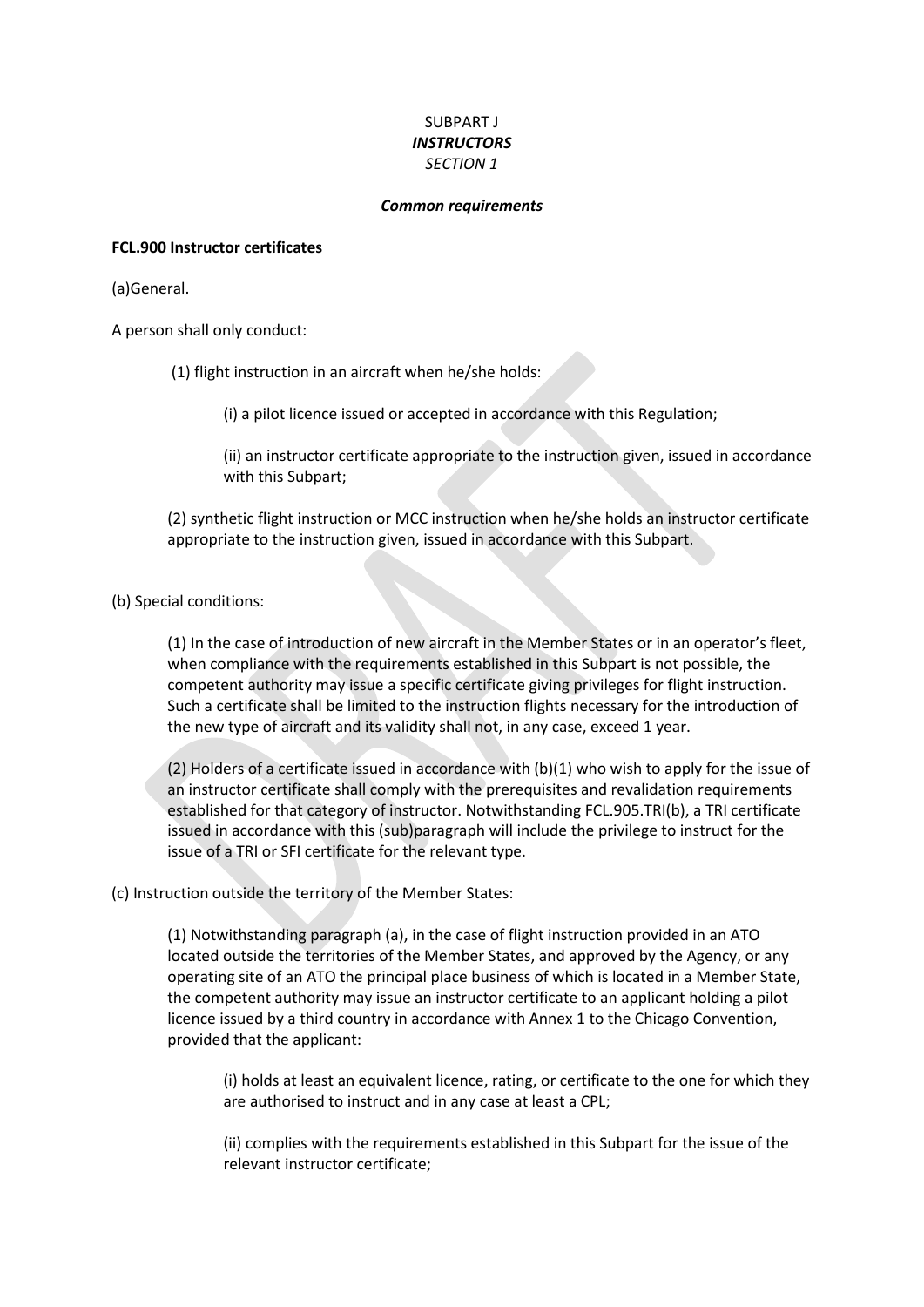(iii) demonstrates to the competent authority an adequate level of knowledge of European aviation Regulations to be able to exercise instructional privileges in accordance with this Part.

(2) The certificate shall be limited to providing flight instruction:

(i) in ATOs or operating sites of ATOs located outside the territory of the Member States;

(ii) to student pilots who have sufficient knowledge of the language in which flight instruction is given.

# **FCL.915 General prerequisites and requirements for instructors**

(a) General. An applicant for an instructor certificate shall be at least 18 years of age.

(b) Additional requirements for instructors providing flight instruction in aircraft. An applicant for or the holder of an instructor certificate with privileges to conduct flight instruction in an aircraft shall:

(1) for licence training, hold at least the licence and, where relevant, the rating for which flight instruction is to be given;

(2) for class or type rating and training for additional ratings, hold the relevant rating for which flight instruction is to be given;

(3) except in the case of the flight test instructor, have:

(i) completed at least 15 hours of flight as a pilot on the category, class or type of aircraft on which flight instruction is to be given, of which a maximum of 7 hours may be in an FSTD representing the category, class or type of aircraft, if applicable; or

(ii) passed an assessment of competence for the relevant category of instructor certificate on that category, class or type of aircraft;

(4) be entitled to act as PIC on the aircraft during such flight instruction.

(c) Credit towards other categories of instructor certificate and credit for the purpose of revalidation of instructor certificates:

(1) Applicants for an instructor certificate shall be credited with the teaching and learning skills already demonstrated for the issue of any other category of instructor certificate held under this Part.

(2) Hours completed as an examiner during skill tests or proficiency checks in an aircraft shall, where required by this Part, be credited in full towards revalidation requirements for all instructor certificates held in the same aircraft category.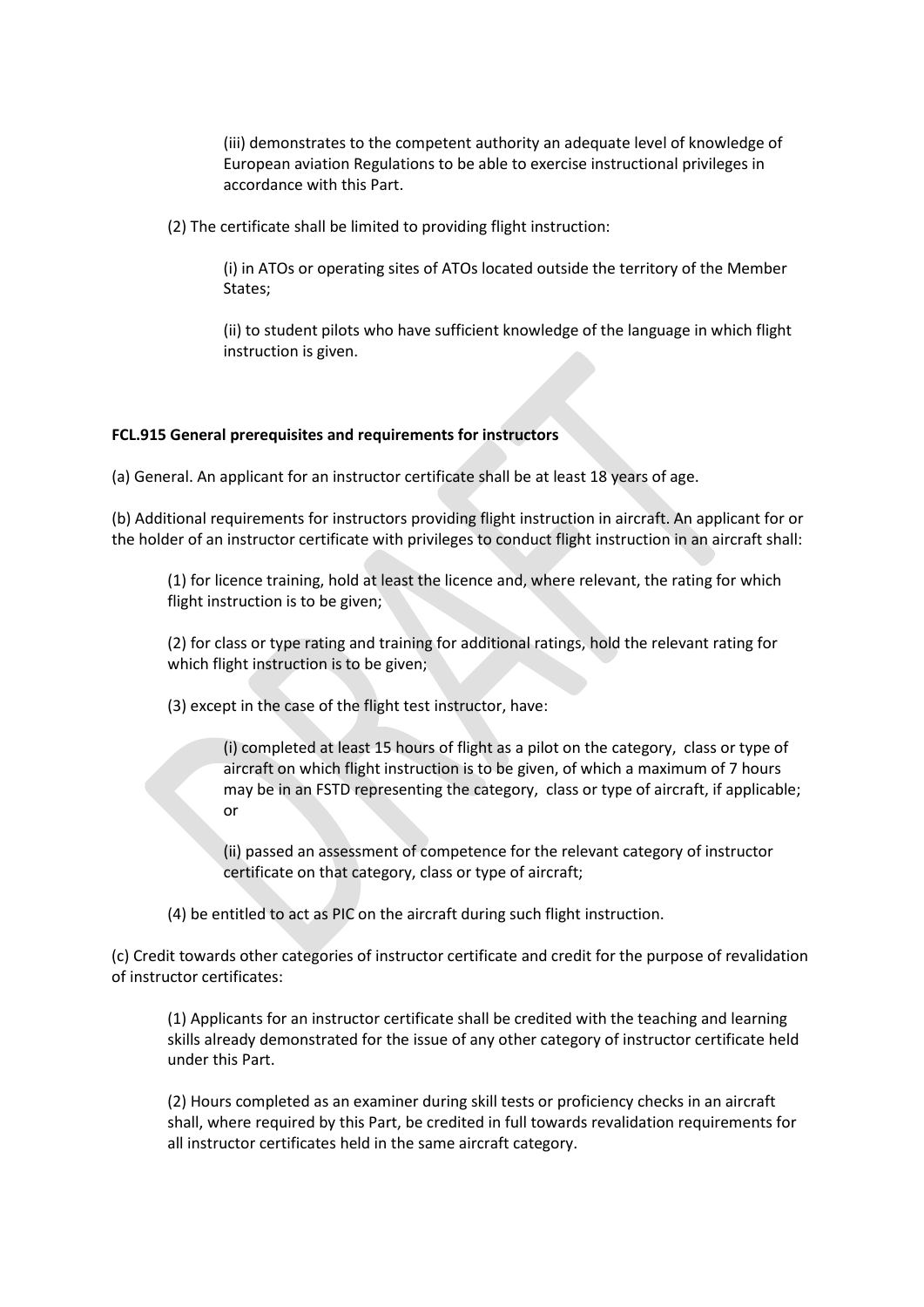(d) credits for extension to further types shall take into account the relevant elements as defined in the operational suitability data established in accordance with Regulation (EU) 748/2012.

#### **FCL.920 Instructor competencies**

All instructors shall be trained in the following instructional competencies:

- Prepare resources,
- Create a climate conducive to learning,
- Present knowledge,
- Integrate Threat and Error Management (TEM) and crew resource management,
- Manage time to achieve training objectives,
- Facilitate learning,
- Assess trainee performance,
- Monitor and review progress,
- Evaluate training sessions,
- Report outcome.

#### **FCL.925 Additional requirements for instructors for the MPL**

(a) Instructors conducting training for the MPL shall:

(1) have successfully completed an MPL instructor training course at an ATO; and

(2) additionally, for the basic, intermediate and advanced phases of the MPL integrated training course:

(i) be experienced in multi-pilot operations; and

(ii) have completed initial crew resource management training with a commercial air transport operator approved in accordance with the applicable air operations requirements.

(b) MPL instructors training course

(1) The MPL instructor training course shall fully familiarise the instructor with the competency based approach to training as applied by the relevant ATO.

(2) Upon completion of the training course, the applicant shall demonstrate their ability to conduct MPL instruction to the satisfaction of an instructor nominated by the ATO.

(3) Upon successful completion of the MPL training course, the ATO shall issue an MPL instructor course completion certificate to the applicant.

(c) In order to maintain the privileges, the instructor shall have, within the preceding 12 months, conducted within an MPL training course:

(1) 1 simulator session of at least 3 hours; or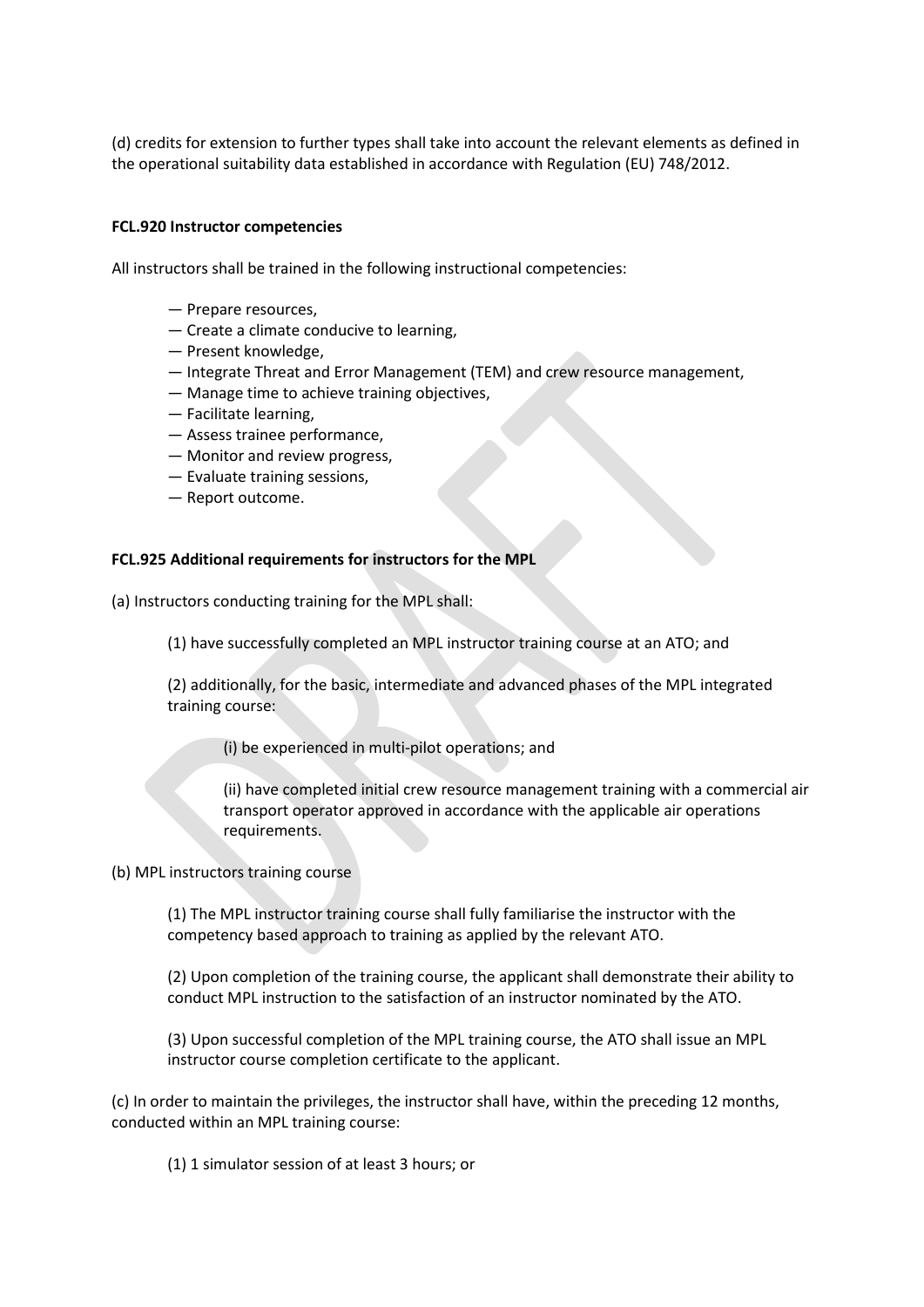(2) 1 air exercise of at least 1 hour comprising at least 2 take-offs and landings.

(d) If the instructor has not fulfilled the requirements of (c), before exercising the privilege of conducting flight instruction for the MPL he/she shall:

(1) receive refresher training at the relevant ATO to reach the level of competence as set out in (b)(1); and

(2) demonstrate instructor ability as set out in (b) (2).

# **FCL.930 Training course**

Applicants for an instructor certificate shall have completed a course of teaching and learning and instruction of theoretical knowledge and flight instruction at an ATO. In addition to the specific elements prescribed in this Part for each category of instructor, the course shall include the instructional competencies required in FCL.920. The teaching and learning part of the course shall be completed first and may be completed separately from the other parts of the course, at a different ATO.

# **FCL.935 Assessment of competence**

(a) Except for the multi-crew cooperation instructor (MCCI), the synthetic training instructor (STI), the mountain rating instructor (MI) and the flight test instructor (FTI), an applicant for an instructor certificate shall pass an assessment of competence in the appropriate aircraft category to demonstrate to an examiner qualified in accordance with Subpart K the ability to instruct a student pilot to the level required for the issue of the relevant licence, rating or certificate.

(b) This assessment shall include:

(1) the demonstration of the instructional competencies described in FCL.920;

(2) exercises adequate to evaluate the instructor's competence as achieved in accordance with FCL.930.

(c) The assessment shall be performed on the same category, class or type of aircraft or FSTD used for the flight instruction.

(d) When an assessment of competence is performed for revalidation of an instructor certificate, an applicant who fails to achieve a pass in the assessment before the expiry date of the instructor certificate, shall not exercise the privileges of the certificate for the relevant category of aircraft until the assessment has been successfully completed for that category.

(e) For the assessment of competence, an actual or a simulated crew may be used for the instructional session or exercise.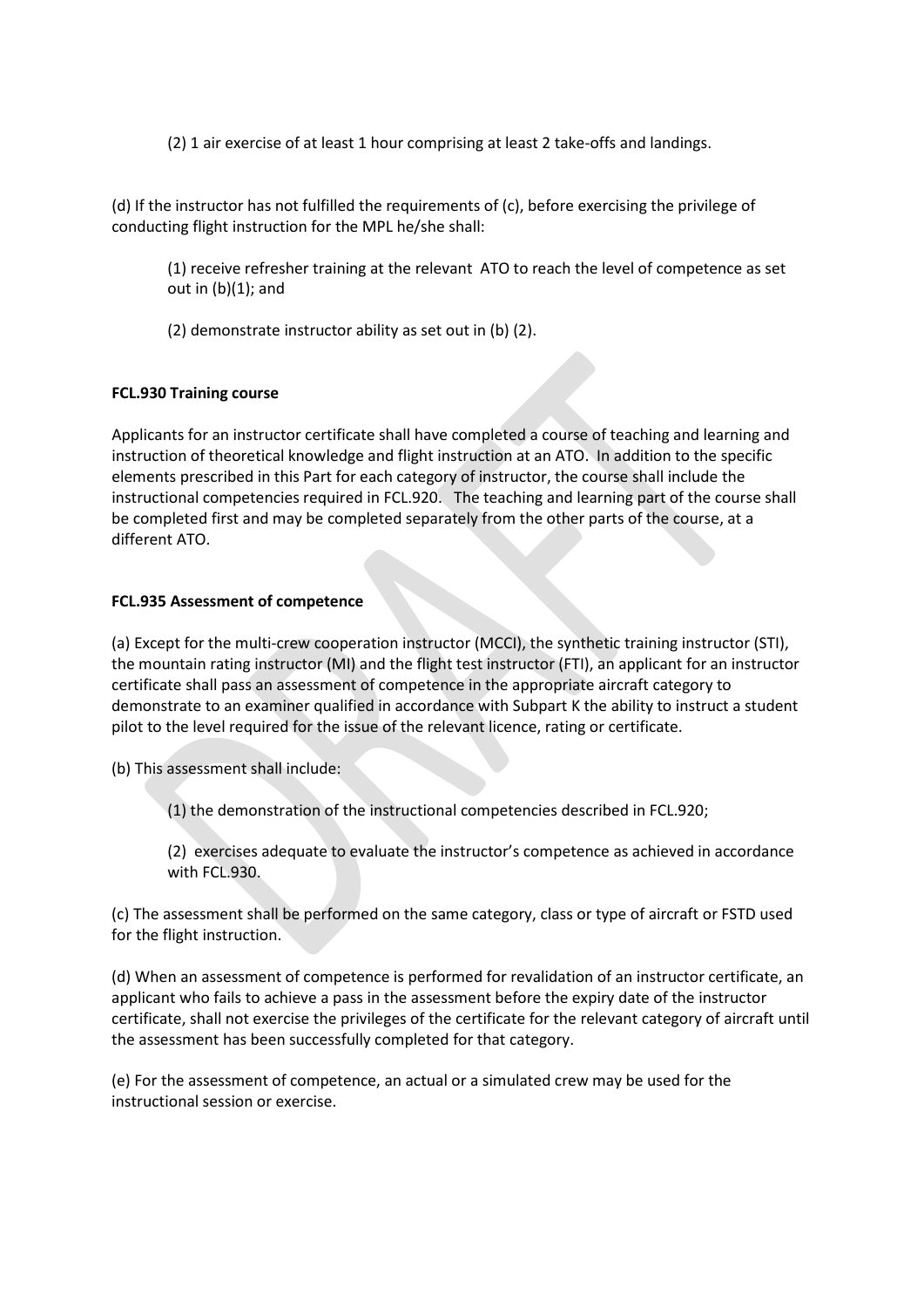## **FCL.940 Validity of instructor certificates**

With the exception of the MI, and without prejudice to FCL.900(b)(1), instructor certificates shall be valid for a period of 3 years.

# *SECTION 2 Specific requirements for the flight instructor — FI*

# **FCL.905.FI FI — Privileges and conditions**

The privileges of an FI are to conduct flight instruction for the issue, revalidation or renewal of:

(a) a PPL, SPL, BPL and LAPL in the appropriate aircraft category;

(b) class and type ratings for single-pilot, single-engine aircraft, except for single-pilot high performance complex aeroplanes, class and group extensions for balloons and class extensions for sailplanes;

- (1) The privileges of the FI(A) may be extended to flight instruction for single-pilot high performance non-complex aeroplane type ratings in multi-pilot operations, provided that the FI(A):
	- (i) holds an MCCI certificate; or
	- (ii) holds or has held a TRI or SFI certificate for multi-pilot aeroplanes;

(c) type ratings for single or multi-pilot airship, provided that for multi-pilot airship the FI(As):

- (1) holds an MCCI certificate; or
- (2) holds or has held a TRI or SFI certificate for multi-pilot aeroplanes;

(d) a CPL in the appropriate aircraft category, provided that the FI has completed at least 500 hours of flight time as a pilot on that aircraft category, including at least 200 hours of flight instruction;

(e) the night rating, provided that the FI:

(1) is qualified to fly at night in the appropriate aircraft category;

(2) has demonstrated the ability to instruct at night to an FI qualified in accordance with point (j) below; and

(3) complies with the night experience requirement of FCL.060(b)(2);

(f) a towing or, in the case of an FI(S), a cloud flying rating, provided that such privileges are held and the FI has demonstrated the ability to instruct for that rating to an FI qualified in accordance with point (i) below:

(g) An aerobatic rating provided that the FI: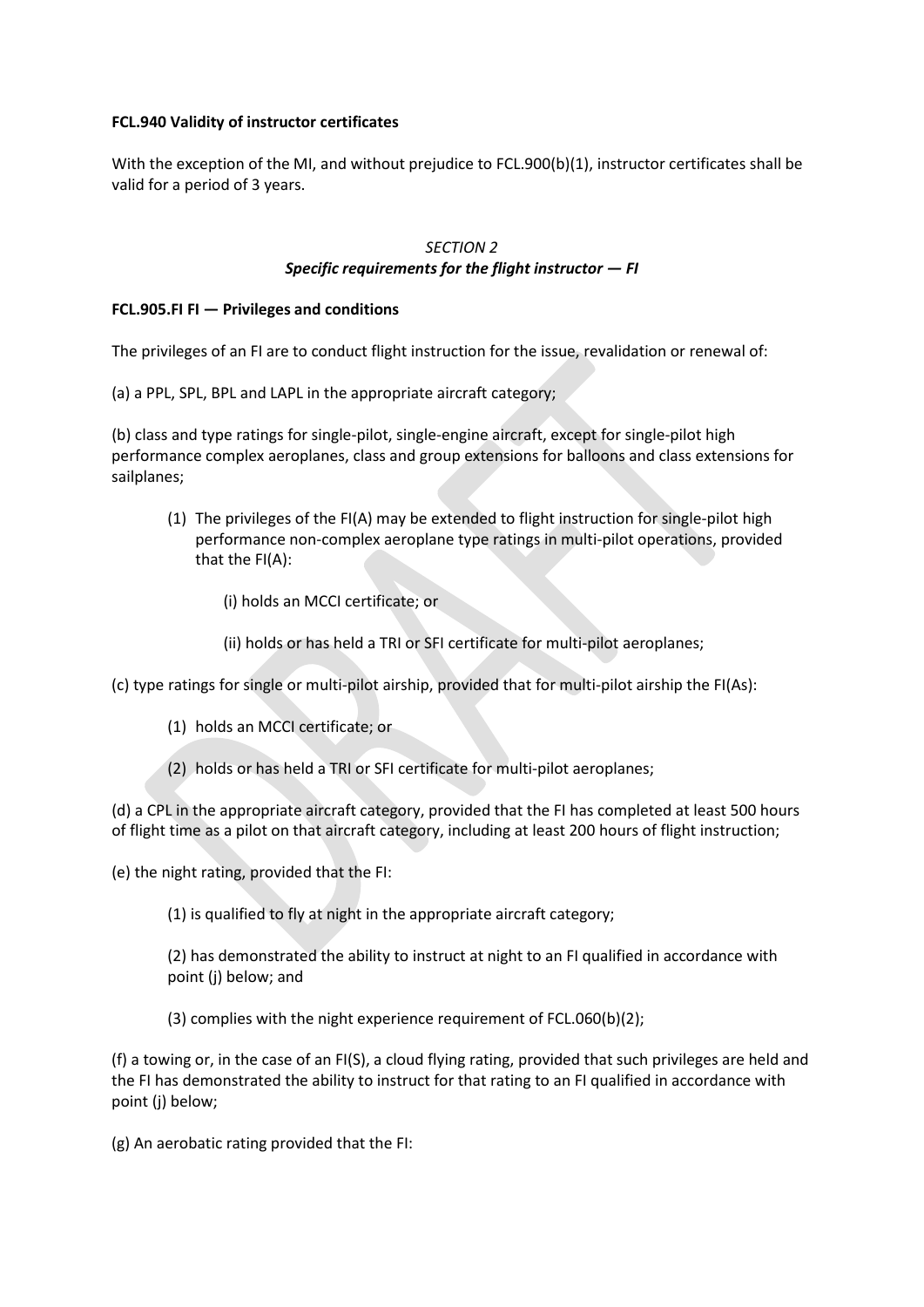(1) holds an aerobatic rating in accordance with FCL.800;

(2) has completed at least 30 hours of aerobatic flight time in the case of aeroplane or 60 launches for aerobatic purposes in the case of sailplane;

(3) has passed, within last six months before applying for the additional aerobatic instructor training in accordance with point (4) below, a pre-entry flight evaluation with an FI holding an aerobatic rating in accordance with FCL.800 and qualified in accordance with this paragraph (g), to assess their experience and ability to undertake the course.

(4) has completed as a student pilot an additional instructor training course including one flight of instruction under the supervision of a FI holding an aerobatic rating in accordance FCL.800 and qualified in accordance with this paragraph (g). This flight instruction under supervision shall include the verification of the applicant's competencies as described in FCL.920.

(h) an EIR or an IR in the appropriate aircraft category, provided that the FI:

(1) for EIR and for IR, holds an IR in the appropriate aircraft category and has at least 200 hours under IFR, of which up to 50 hours may be instrument ground time in an FFS, an FTD 2/3 or FNPT II;

(2) has completed as a student pilot the IRI training course and has passed an assessment of competence for the IRI certificate in accordance with FCL.935; and

(3) in addition:

(i) for multi-engine aeroplanes, has met the requirements of FCL.905.FI (i) (1) for a CRI for multi-engine aeroplanes;

(ii) for multi-engine helicopters, has met the requirements of FCL.905.FI (i) (2) for the issue of a TRI certificate;

(i) single-pilot multi-engine class or type ratings, except for single-pilot high performance complex aeroplanes, provided that the FI meets:

(1) for aeroplanes, the prerequisites for the CRI training course established in FCL.915.CRI(a) and the requirements of FCL.930.CRI and FCL.935;

(2) for helicopters, the requirements established in FCL.910.TRI(b)(2)(ii) and the prerequisites for the TRI(H) training course established in FCL.915.TRI(d)(2);

(j) an FI, IRI, CRI, STI or MI certificate provided that the FI has:

(1) completed at least:

(i) for an FI(S) certificate, 50 hours or 150 launches of flight instruction on sailplanes;

(ii) for an FI(B) certificate, 50 hours or 50 take-offs of flight instruction on balloons;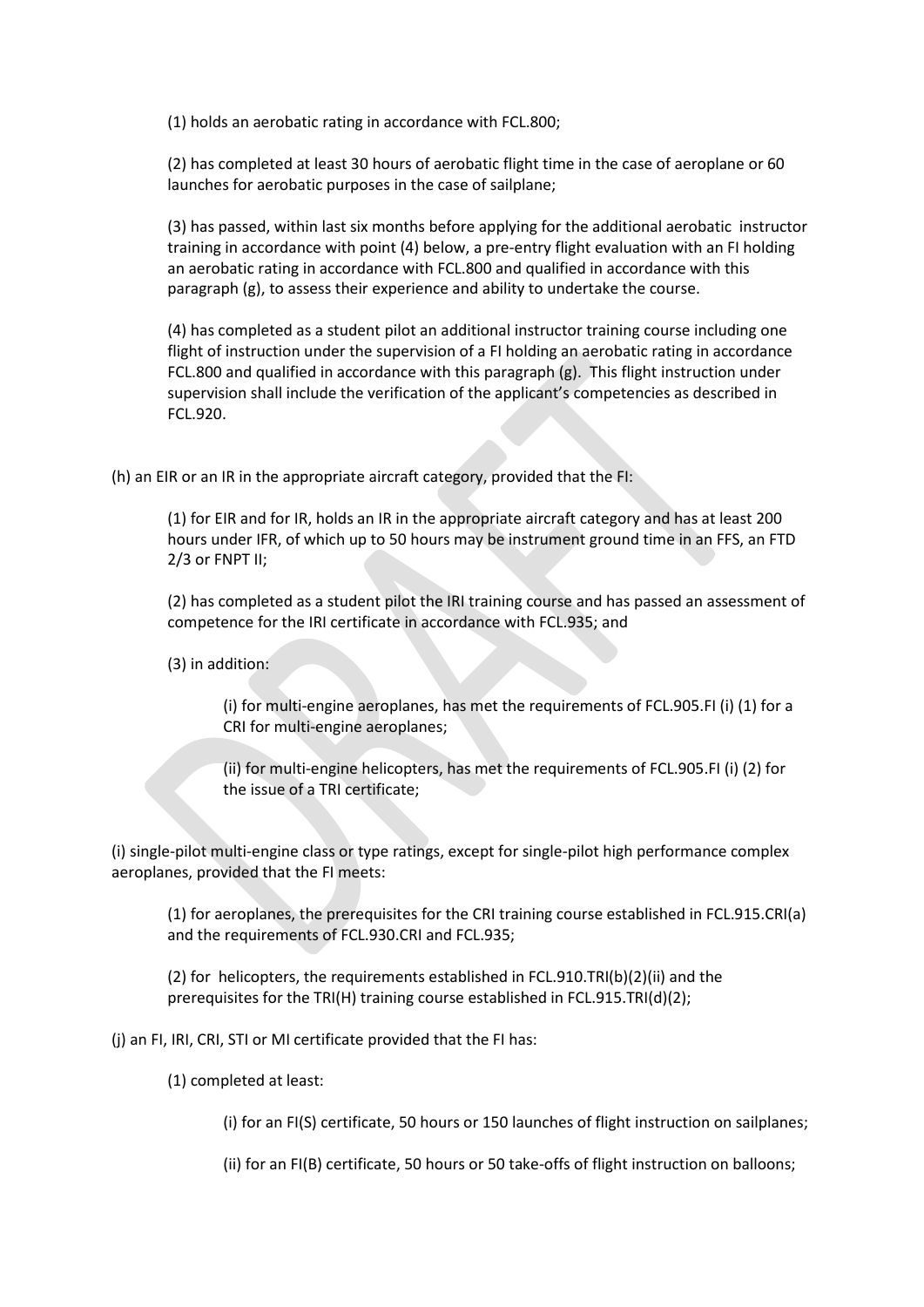(iii) for all other certificates, 500 hours of flight instruction in the appropriate aircraft category which, in the case of instruction for STI may include up to 100 hours in a representative FSTD;

(2) passed an assessment of competence in accordance with FCL.935 in the appropriate aircraft category to demonstrate to a Flight Instructor Examiner (FIE) qualified in accordance with Subpart K the ability to instruct for the FI, IRI, CRI, STI or MI certificate;

(k) an MPL, provided that the FI:

(1) for the core flying phase of the training, has completed at least 500 hours of flight time as a pilot on aeroplanes, including at least 200 hours of flight instruction;

(2) for the basic phase of the training:

(i) holds a multi-engine aeroplane IR and the privilege to instruct for an IR; and

(ii) has at least 1 500 hours of flight time in multi-crew operations;

(3) if already qualified to instruct on ATPL(A) or CPL(A)/IR integrated courses, may replace the requirement of (2)(ii) with the completion of a structured course of training consisting of:

(i) MCC qualification;

(ii) observing 5 sessions of flight instruction in Phase 3 of an MPL course;

(iii) observing 5 sessions of flight instruction in Phase 4 of an MPL course;

(iv) observing 5 operator recurrent line oriented flight training sessions;

(v) the content of the MCCI instructor course; and

the first 5 of these instructor sessions shall be conducted under the supervision of a TRI(A), MCCI(A) or SFI(A) qualified for MPL flight instruction.

#### **FCL.910.FI FI — Restricted privileges**

(a) An FI shall have his/her privileges restricted to conducting flight instruction under the supervision of an FI for the same category of aircraft nominated by the ATO for this purpose, for the following:

(1) the issue of the PPL, SPL, BPL and LAPL;

(2) in all integrated courses at PPL level, aeroplanes and helicopters;

(3) class and type ratings for single-pilot, single-engine aircraft, except for single-pilot high performance complex aeroplanes, class and group extensions for balloons and class extensions for sailplanes;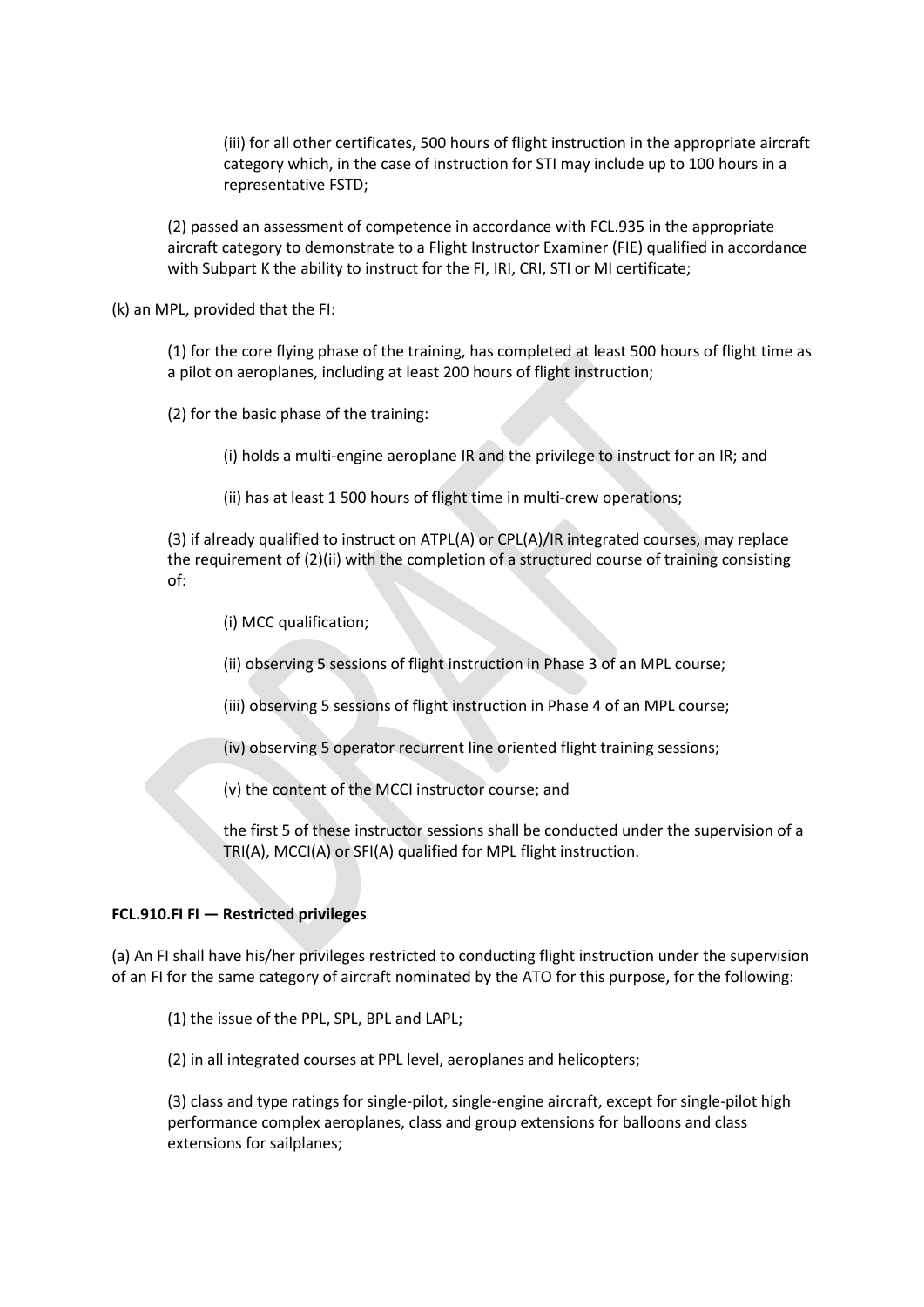(4) the night, towing , mountain or aerobatic ratings.

(b) While conducting training under supervision, in accordance with (a), the FI shall not have the privilege to authorise student pilots to conduct first solo flights and first solo cross-country flights.

(c) The limitations in (a) and (b) shall be removed from the FI certificate when the FI has completed at least:

(1) for the FI(A), 100 hours of flight instruction in aeroplanes or TMGs and, in addition has supervised at least 25 student solo flights;

(2) for the FI(H) 100 hours of flight instruction in helicopters and, in addition has supervised at least 25 student solo flights;

(3) for the FI(As), FI(S) and FI(B), 15 hours or 50 take-offs of flight instruction covering the full training syllabus for the issue of a PPL(As), SPL or BPL in the appropriate aircraft category.

### **FCL.915.FI FI — Prerequisites**

An applicant for an FI certificate shall:

(a) have passed a specific pre-entry flight test with an FI qualified in accordance with FCL.905.FI(j) within the 6 months preceding the start of the course, to assess their ability to undertake the course. This pre-entry flight test shall be based on the proficiency check for class and type ratings as set out in Appendix 9 to this Part;

(b) for FI(A) and FI(H):

(1) have received at least 10 hours of instrument flight instruction on the appropriate aircraft category, of which not more than 5 hours may be instrument ground time in an FSTD;

(2) have completed 20 hours of VFR cross-country flight on the appropriate aircraft category as PIC; and

(c) additionally, for the FI(A):

(1) hold at least a CPL(A); or

(2) hold at least a PPL(A) and have:

(i) passed the CPL theoretical knowledge exam, except for an FI(A) providing training for the LAPL(A) only; and

(ii) completed at least 200 hours of flight time on aeroplanes or TMGs, of which at least 150 hours shall be completed as PIC;

(3) have completed at least 30 hours on single-engine piston powered aeroplanes of which at least 5 hours shall have been completed during the 6 months preceding the pre-entry flight test set out in (a) above;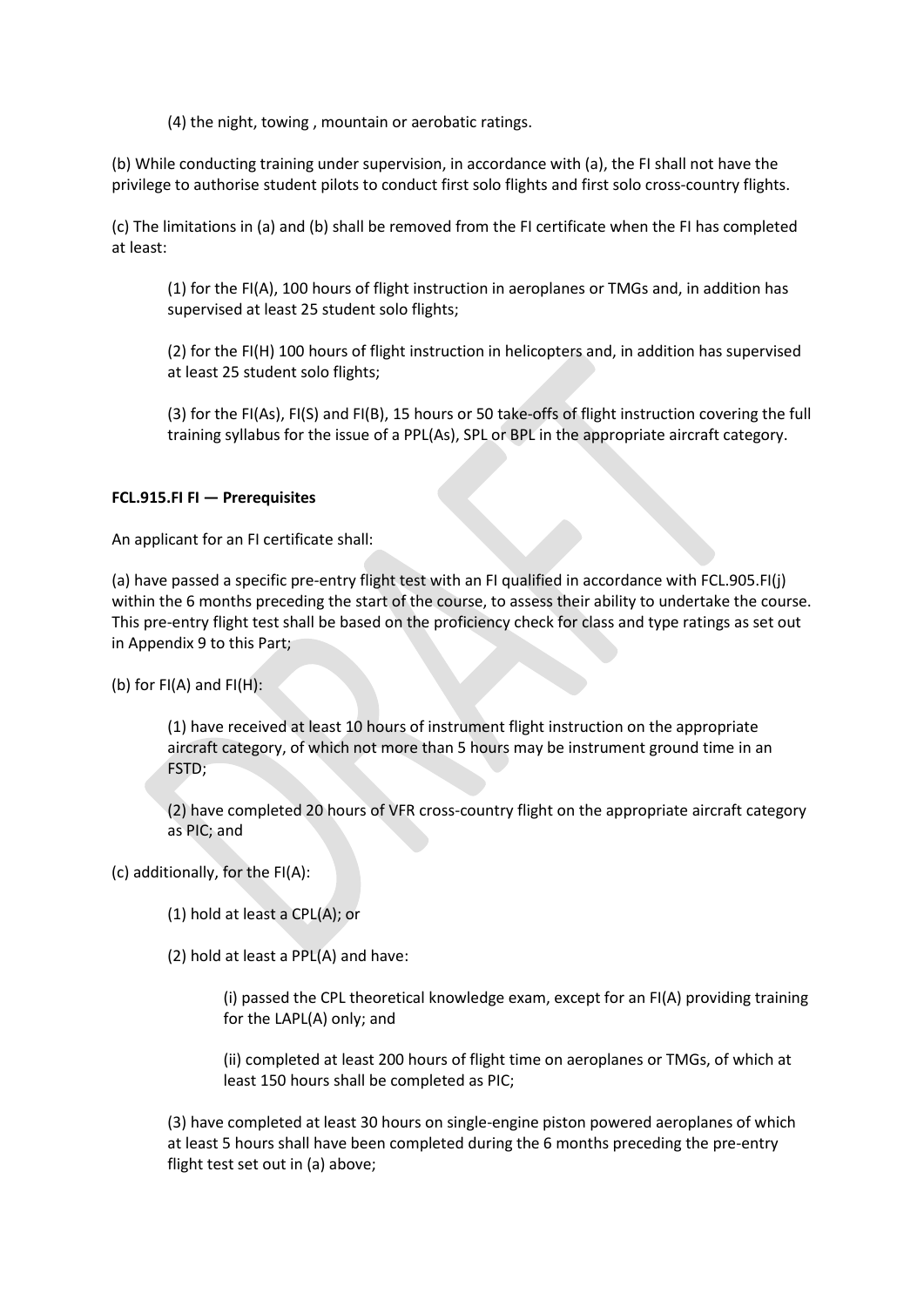(4) have completed a VFR cross-country flight as PIC, including a flight of at least 540 km (300 NM) in the course of which full stop landings at 2 different aerodromes shall be made;

(d) additionally, for the FI(H), have completed 250 hours total flight time as pilot on helicopters of which:

(1) at least 100 hours shall be as PIC, if the applicant holds at least a CPL(H); or

(2) at least 200 hours as PIC, if the applicant holds at least a PPL(H) and has met the requirements for CPL theoretical knowledge;

(e) for an FI(As), have completed 500 hours of flight time on airships as PIC, of which 400 hours shall be as PIC holding a CPL(As);

(f) for an FI(S), have completed 100 hours of flight time and 200 launches as PIC on sailplanes. Additionally, where the applicant wishes to give flight instruction on TMGs, he/she shall have completed 30 hours of flight time as PIC on TMGs and an additional assessment of competence on a TMG in accordance with FCL.935 with an FIE qualified in accordance with Subpart K of this Part.

(g) for an FI(B), have completed 75 hours of balloon flight time as PIC, of which at least 15 hours shall be in the class for which flight instruction is to be given.

# **FCL.930.FI FI — Training course**

(a) The FI training course shall include:

- (1) 25 hours of teaching and learning;
- (2) theoretical knowledge instruction:

(i) for FI(A), (H) and (As), at least 100 hours, including progress tests;

(ii) for FI(B) or FI(S), at least 30 hours, including progress tests;

(3) flight instruction:

(i) for FI(A) and (H), at least 30 hours, of which 25 hours shall be dual flight instruction, of which 5 hours may be conducted in an FFS, an FNPT I or II or an FTD 2/3;

(ii) for FI(As), at least 20 hours, of which 15 hours shall be dual flight instruction;

(iii) for FI(S), at least 6 hours or 20 take-offs;

(iv) for FI(S) providing training on TMGs, at least 6 hours of dual flight instruction on TMGs;

(v) for FI(B), at least 3 hours, including 3 take-offs.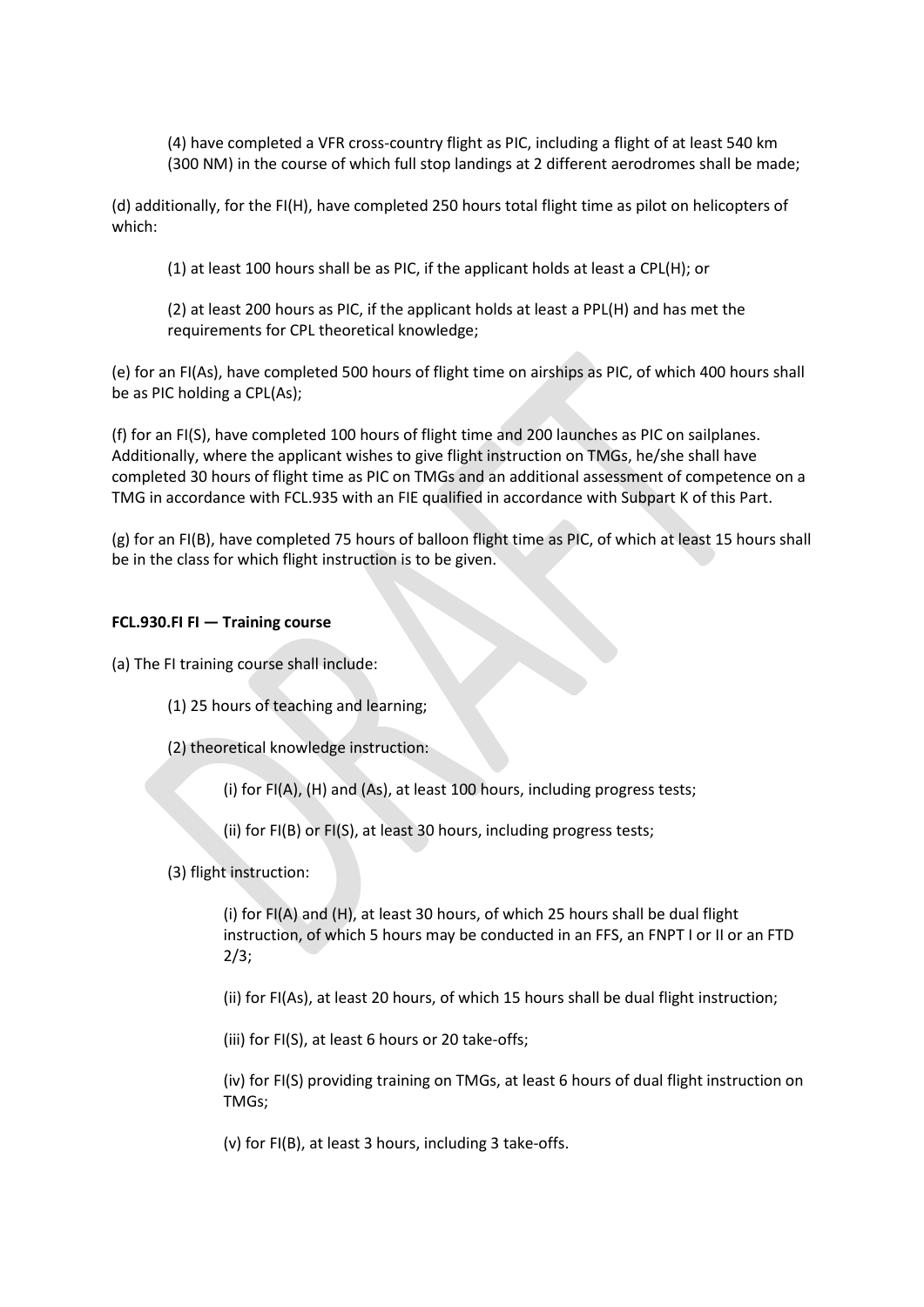# (b) Crediting:

(1) When applying for an FI certificate in another category of aircraft, pilots holding or having held an FI(A), (H) or (As) shall be credited with 55 hours towards the requirement in point (a)(2)(i) or with 18 hours towards the requirements in point (a)(2)(ii).

# **FCL.940.FI FI — Revalidation and renewal**

(a)*Revalidation.* For revalidation of an FI certificate, the holder shall fulfil 2 of the following 3 requirements:

# (1) complete:

(i) for FI(A) and (H), at least 50 hours of flight instruction in the appropriate aircraft category during the period of validity of the certificate as FI, TRI, CRI, IRI, MI or examiner. If the privilege to instruct for the EIR or IR is to be revalidated, 10 of these hours shall be flight instruction for an EIR or IR as applicable, and shall have been completed within the last 12 months preceding the expiry date of the FI certificate;

(ii) for FI(As), at least 20 hours of flight instruction in airships as FI, IRI or as examiner during the period of validity of the certificate. If the privilege to instruct for the IR is to be revalidated, 10 of these hours shall be flight instruction for an IR and shall have been completed within the last 12 months preceding the expiry date of the FI certificate;

(iii) for FI(S), at least 30 hours or 60 take-offs of flight instruction in sailplanes, powered sailplanes or TMG as FI or as examiner during the period of validity of the certificate;

(iv) for FI(B), at least 6 hours of flight instruction in balloons as FI or as examiner during the period of validity of the certificate;

(2) attend an instructor refresher seminar at an ATO, or if not at an ATO as otherwise approved by the Competent Authority, within the 12 months preceding the expiry date of the FI certificate;

(3) pass an assessment of competence in accordance with FCL.935, within the 12 months preceding the expiry date of the FI certificate.

(b) For each alternate revalidation for FI(A) or FI(H), or each third revalidation for FI(As), (S) and (B), the holder shall, within the 12 months preceding the expiry date of the FI certificate, pass an assessment of competence in accordance with FCL.935.

(c) *Renewal*. If the FI certificate has lapsed, the applicant shall, within a period of 12 months before renewal:

(1) attend instructor refresher training as FI at an ATO;

(2) pass an assessment of competence in accordance with FCL.935.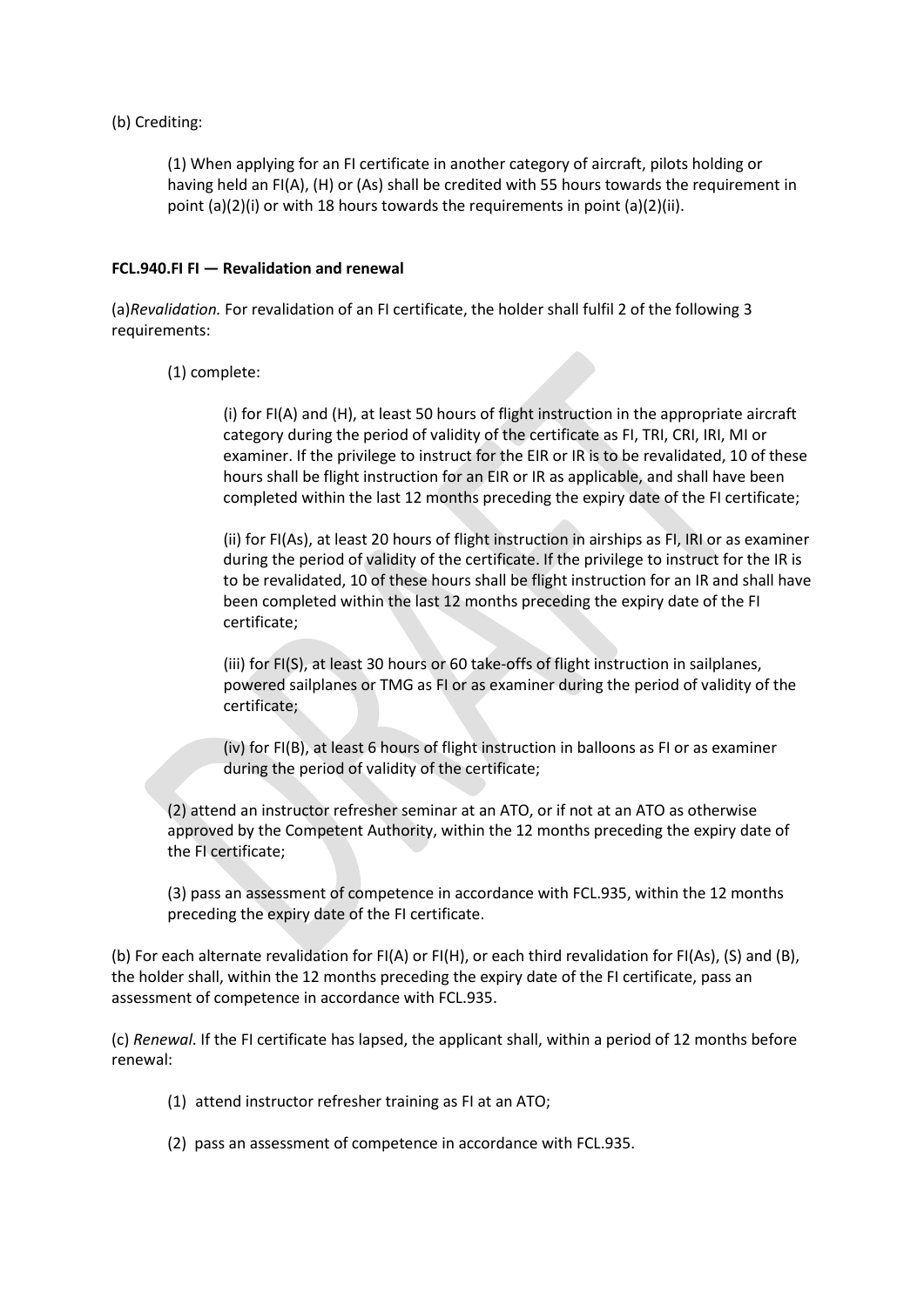# *SECTION 3 Specific requirements for the type rating instructor — TRI*

### **FCL.905.TRI TRI — Privileges and conditions**

The privileges of a TRI are to instruct for:

(a) for single-pilot aeroplanes, TRI(SPA):

- (1) the issue and renewal of type ratings for single-pilot high performance complex aeroplanes when the applicant seeks privileges to operate in single-pilot operations;
- (2) the issue or renewal of type ratings for single-pilot high performance complex aeroplanes when the applicant seeks privileges to operate in multi-pilot operations, provided that the TRI:
	- (i) has completed MCC requirements in accordance with FCL.720(A)(d)(4); and
	- (ii) has completed the training course for MCCI in accordance with FCL.930.MCCI; or
	- (iii) holds or has held a TRI(MPA) certificate.

(3) the MPL course on the basic phase, provided that the privileges of the TRI have been extended to multi-pilot operations and s/he holds or has held an FI(A) or an IRI(A) certificate;

(4) the renewal of an EIR or SP IR, provided that the TRI holds the relevant SP class or type rating, holds an SP IR and complies with the cross crediting requirements of Appendix 8 to this rule.

(b) for multi-pilot aeroplanes TRI(MPA):

(1) the issue and renewal of type ratings including multi-pilot IR for:

(i) multi-pilot aeroplanes;

(ii) single-pilot high performance complex aeroplanes when the applicant seeks privileges to operate in multi-pilot operations;

(2)MCC training;

(3)the MPL course on the basic, intermediate and advanced phases, when they have completed the provisions of FCL.925 (b) and provided that, for the basic phase, they hold, or for FSTD training hold or have held, an FI(A) or IRI(A) certificate;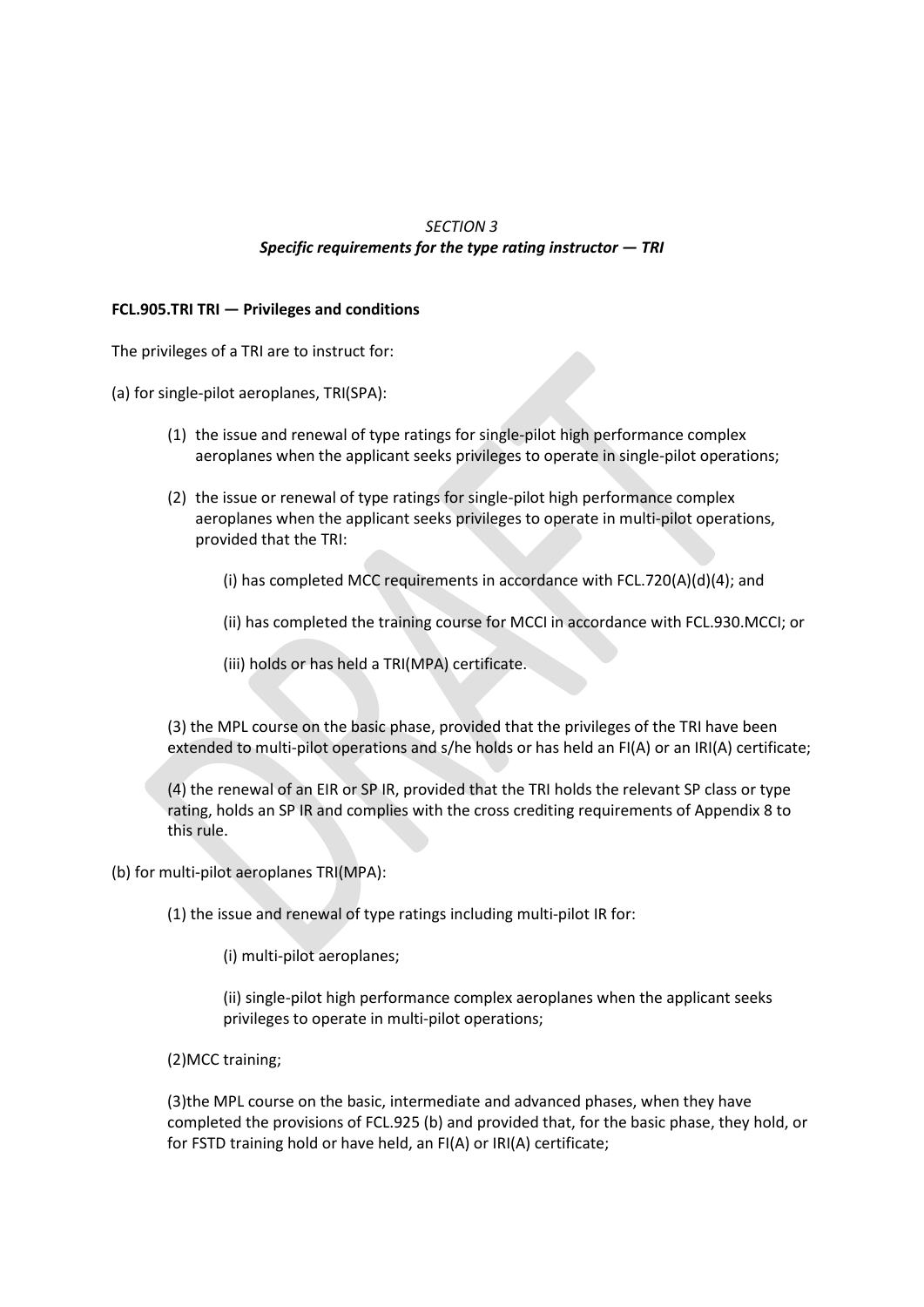(4) the LIFUS of a zero flight time type rating course and the recency requirements of FCL.060 (c)(2) provided that the TRI has undergone specific additional training.

(c) for TRI(A):

(1) the base training under normal procedures during a type rating course provided that the TRI has undergone specific additional training and has satisfactorily demonstrated on the aeroplane their ability to conduct such training to an appropriately qualified TRI(A):

(2) the training of emergency and abnormal procedures in the aeroplane provided that the TRI has undergone TRI training on the aeroplane and has completed an assessment of competence on the aeroplane in accordance with FCL.935.

(d) for helicopters TRI(H):

(1) the issue and renewal of helicopter type ratings;

- (2) MCC, when the TRI holds a multi-pilot helicopter type rating;
- (3) the extension of the single-engine IR(H) to multi-engine IR(H);
- (4) the renewal of an IR, provided the TRI(H) holds a valid IR.

(e) for powered-lift aircraft TRI(PL):

(1) the issue and renewal of powered-lift type ratings;

(2) MCC.

(f) the issue, revalidation and renewal of a TRI or SFI certificate, provided that the TRI:

(1) holds the TRI certificate on the appropriate type; and

(2) has three years or 50 hours of instructional experience as TRI or SFI. Instructional experience gained under Part Ops in the same category of aircraft will count in full towards this requirement; and

(3) is nominated for this purpose by the HT of an ATO.

#### **FCL.910.TRI TRI — Restricted privileges**

(a)General. If the TRI training is carried out in an FSTD only, the privileges of the TRI shall be restricted to training in the FSTD.

(1) For TRI(A), privileges may be extended to the aeroplane, provided that the relevant requirements of FCL.905.TRI(b) (4) & (c) have been met.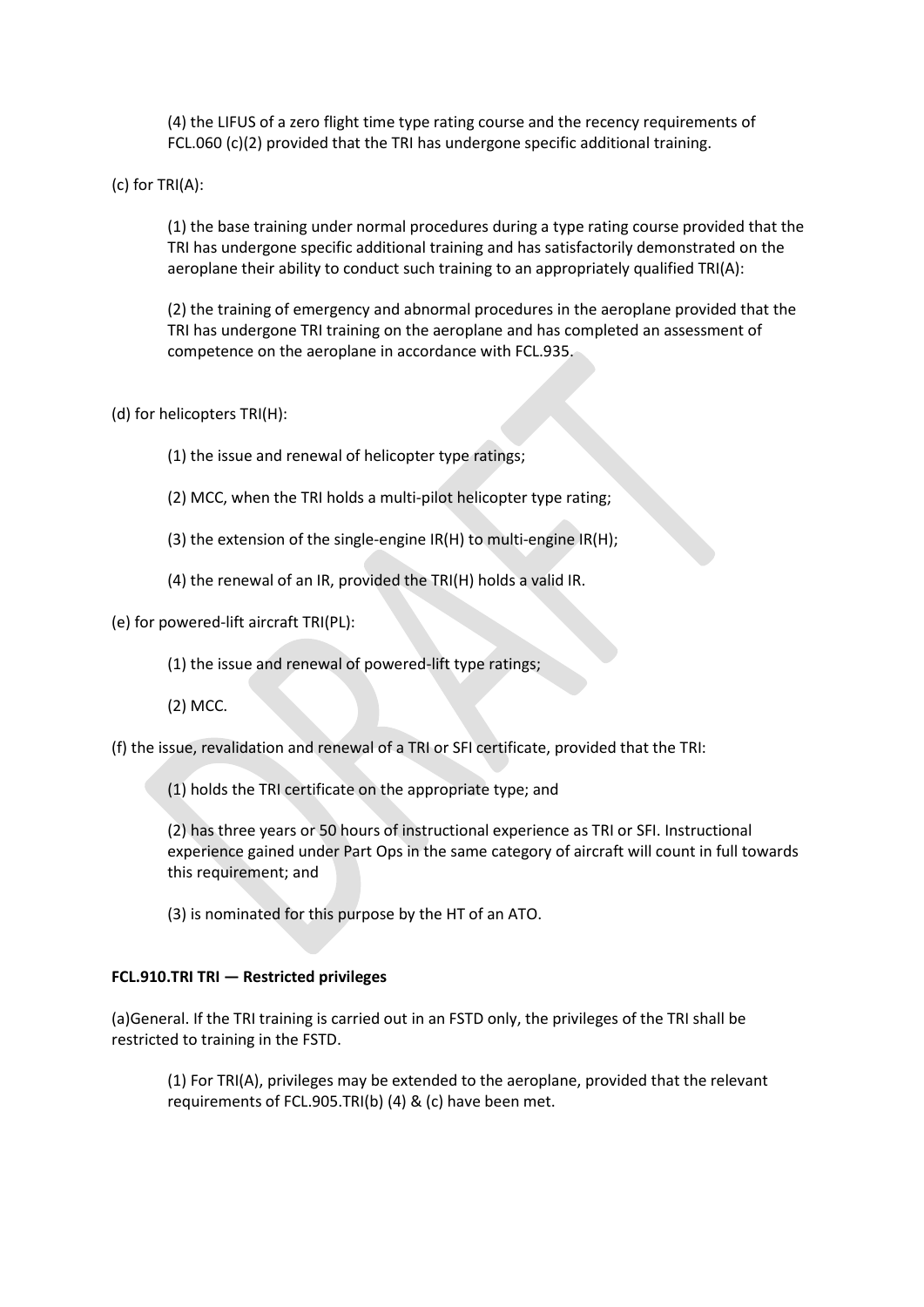(b) The privileges of a TRI shall be restricted to the type of aircraft in which the training and the assessment of competence were taken. The privileges of the TRI shall be extended to further types in accordance with the operational suitability data established in Part-21, where applicable, when the TRI has:

(1) for aeroplanes and for powered-lift aircraft  $-$  TRI(A) and TRI(PL):

(i)completed within the 12 months preceding the application, at least 15 route sectors, take-offs and landings on the applicable aircraft type, of which 7 sectors may be completed in an FFS;

(ii) completed the relevant sections of the technical training and flight instruction parts of the applicable TRI course;

(2) for helicopters — TRI(H):

(i) completed within the 12 months preceding the application, at least 10 hours on the applicable type of helicopter, of which 5 hours may be completed in an FFS or FTD 2/3;

(ii) completed the relevant sections of the appropriate type technical part of the TRI course on the applicable type of helicopter or an FFS or FTD 2/3 representing that type;

(iii) Before the privileges of a TRI(H) are extended from single-pilot to multi-pilot privileges on the same type of helicopter, the holder shall have at least 100 hours in multi-pilot operations on this type.

(3) passed the relevant sections of the assessment of competence in accordance with FCL.935 in order to demonstrate to an FIE or a TRE qualified in accordance with Subpart K his/her ability to instruct a pilot to the level required for the issue of a type rating, including pre-flight, post-flight and theoretical knowledge instruction.

(c) Notwithstanding the paragraphs above, holders of a TRI certificate who have been issued with a type rating in accordance with FCL.725(e) shall be entitled to have their TRI privileges extended to that new type of aircraft.

### **FCL.915.TRI TRI — Prerequisites**

An applicant for an initial TRI certificate shall:

(a) hold a CPL, MPL or ATPL for the applicable aircraft category in which flight instruction is to be given;

(b) for a TRI(MPA) certificate have completed:

(1) 1 500 hours flight time as a pilot on multi-pilot aeroplanes; and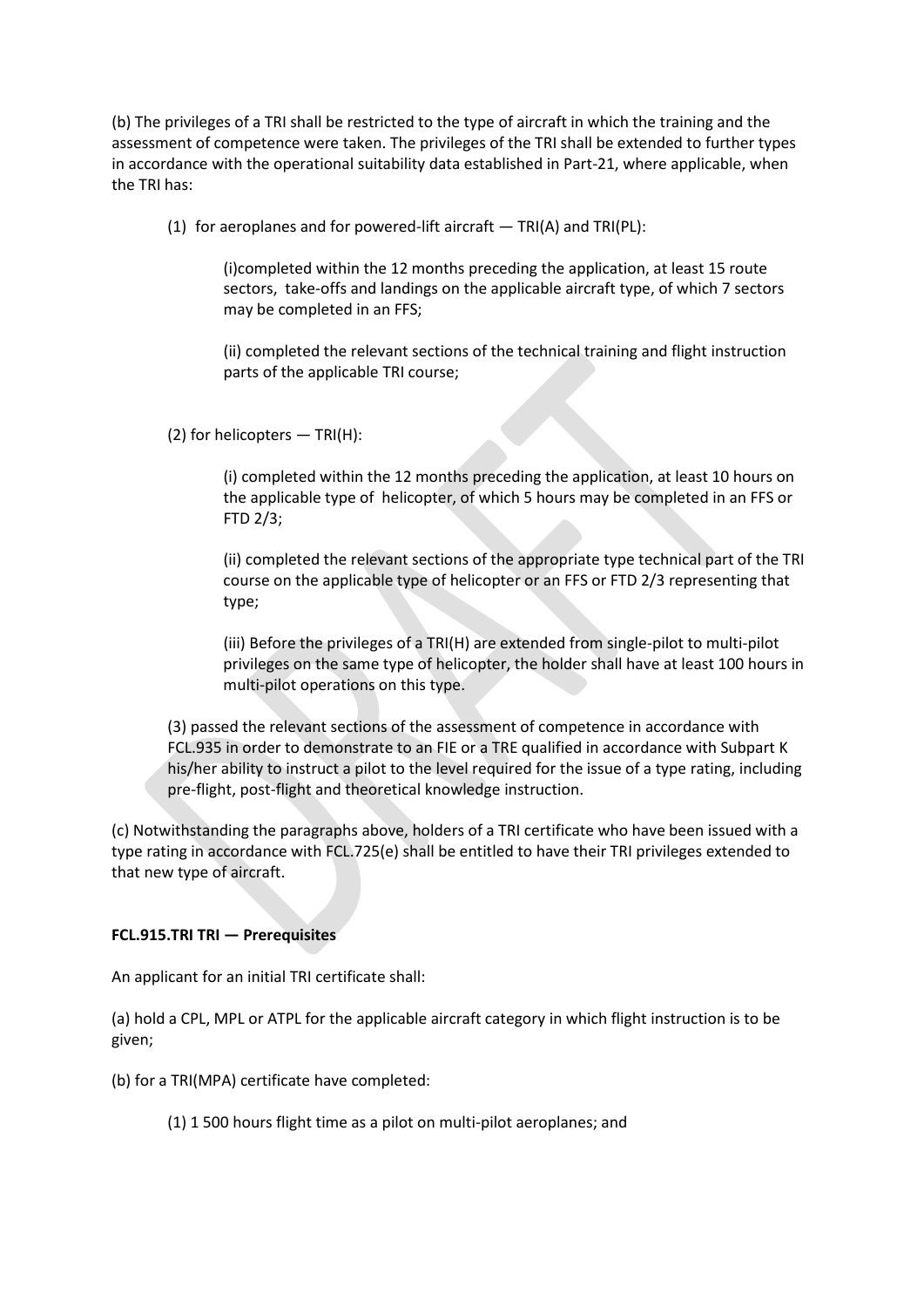(2) within the 12 months preceding the date of application, 30 route sectors, including takeoffs and landings, as PIC or co-pilot on the applicable aeroplane type, of which 15 sectors may be completed in an FFS representing that type;

(c) for a TRI(SPA) certificate:

(1) have completed, within the 12 months preceding the date of application, 30 route sectors, including take-offs and landings, as PIC on the applicable aeroplane type, of which 15 sectors may be completed in an FFS representing that type; and

(2) (i) have competed at least 500 hours flight time as pilot on aeroplanes, including 30 hours as PIC on the applicable type of aeroplane; or

(ii) hold or have held an FI certificate for multi-engine aeroplanes with IR(A) privileges;

(d) for TRI(H) certificate:

(1) for single-pilot single-engine helicopters, have completed 250 hours as a pilot on helicopters;

(2) for single-pilot multi-engine helicopters, have completed 500 hours as pilot of helicopters, including 100 hours as PIC on single-pilot multi-engine helicopters;

(3) for multi-pilot helicopters, have completed 1 000 hours of flight time as a pilot on helicopters, including:

(i) 350 hours as a pilot on multi-pilot helicopters; or

(ii) for applicants already holding a TRI(H) certificate for single-pilot multi-engine helicopters, 100 hours as pilot of that type in multi-pilot operations.

(4) Holders of an FI(H) certificate shall be fully credited towards the requirements of (1) and (2) in the relevant single- pilot helicopter;

(e) for TRI(PL) certificate have completed:

(1) 1 500 hours flight time as a pilot on multi-pilot aeroplanes, powered-lift, or multi-pilot helicopters; and

(2) within the 12 months preceding the application, 30 route sectors, including take-offs and landings, as PIC or co-pilot on the applicable powered-lift type, of which 15 sectors may be completed in an FFS representing that type.

### **FCL.930.TRI TRI — Training course**

(a) The TRI training course shall include, at least:

(1) 25 hours of teaching and learning;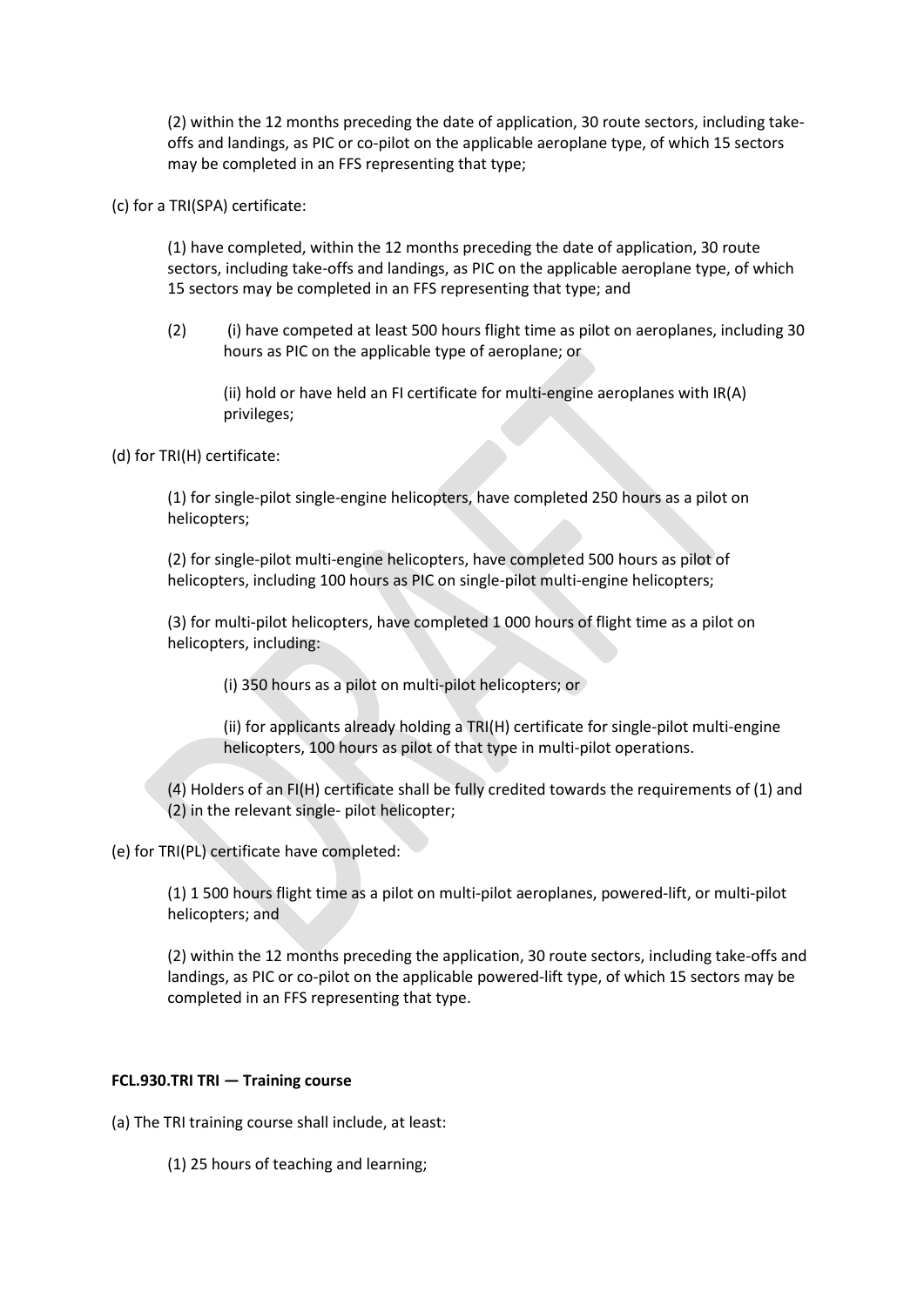(2) 10 hours of technical training related to the applicable aircraft type, including revision of technical knowledge, the preparation of lesson plans and the development of classroom/simulator instructional skills;

(3) 5 hours of flight instruction for single-pilot aircraft, or 10 hours of flight instruction for multi-pilot aircraft, on the applicable aircraft type or an FFS representing that type.

(4) Additional training when instructional privileges are sought in accordance with FCL.905.TRI (b)(4), (c)(1) or (c)(2).

(b) Crediting: Applicants for a TRI certificate who hold an SFI certificate for the relevant type shall be fully credited towards the requirements of the training course for the issue of a TRI certificate except that they will be restricted to flight instruction in simulators until they have undergone the requirements of FCL.905.TRI (b)(4), (c)(1) or (c)(2) as applicable.

#### **FCL.935.TRI TRI — Assessment of competence**

(a) The TRI assessment of competence shall be conducted in an FSTD if available.

(b) When an applicant for a TRI certificate restricted to FSTD on the applicable type, holds a SFI certificate on the applicable type, the applicant shall be fully credited towards this requirement.

**FCL.940.TRI TRI — Revalidation and renewal (please note that the requirement in accordance with Annex III to 216/2008 for regular refresher training is not covered)**

(a)*Revalidation.* 

(1) Aeroplanes. For revalidation of a TRI(A) certificate, the applicant shall, within the last 12 months preceding the expiry date of the certificate, fulfil 2 of the following 3 requirements:

(i) conduct on a type rating or recurrent training course: one simulator session of at least 3 hours; or if the instructional session is to be conducted in an aircraft, one air exercise of at least 1 hour comprising a minimum of 2 take-offs and landings;

(ii) receive instructor refresher training as a TRI(A) at an ATO or, where no ATO exists to provide such training, as approved by the Authority responsible for the issue of the certificate;

(iii) pass the assessment of competence in accordance with FCL.935.

(2) Helicopters and powered lift. For revalidation of a TRI(H) or TRI(PL) certificate, the applicant shall, within the validity period of the TRI certificate, fulfil 2 of the following 3 requirements:

(i) complete 50 hours of flight instruction on each of the types of aircraft for which instructional privileges are held or in an FSTD representing those types, of which at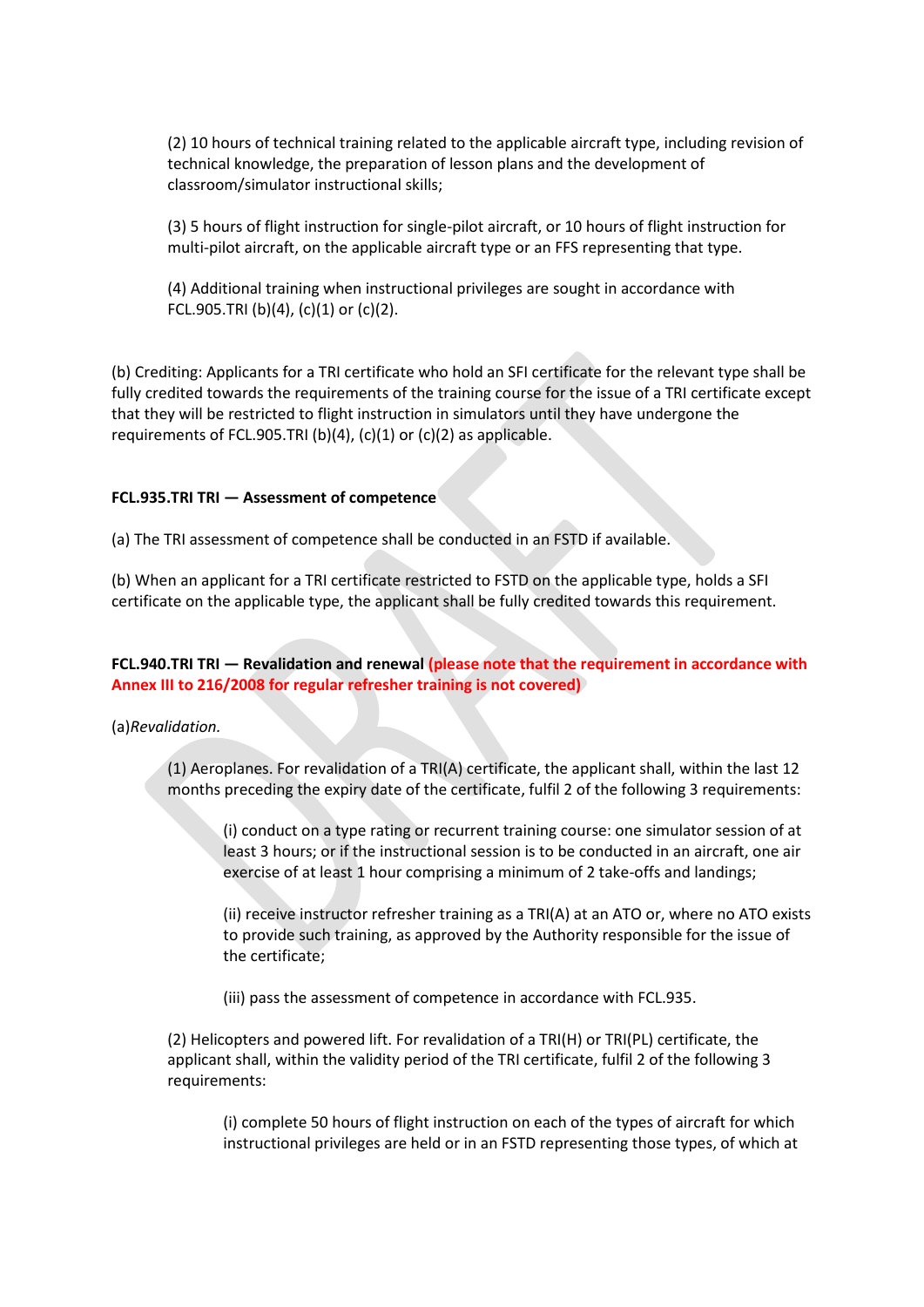least 15 hours shall be within the 12 months preceding the expiry date of the TRI certificate.

In the case of TRI(PL), these hours of flight instruction shall be flown as a TRI or type rating examiner (TRE), or SFI or synthetic flight examiner (SFE). In the case of TRI(H), time flown as FI, instrument rating instructor (IRI), synthetic training instructor (STI) or as any kind of examiner shall also be relevant for this purpose;

(ii) receive instructor refresher training as a TRI(H) or TRI(PL), as relevant, at an ATO;

(iii) pass the assessment of competence in accordance with FCL.935.

(3) For at least each alternate revalidation of a TRI certificate the holder shall pass the assessment of competence in accordance with FCL.935.

(4) If a person holds a TRI certificate on more than one type of aircraft within the same category, the assessment of competence taken on one of those types shall revalidate the TRI certificate for the other types held within the same category of aircraft.

(5) Specific requirements for revalidation of a TRI(H). A TRI(H) holding an FI(H) certificate on the relevant type shall have full credit towards the requirements in (a)(2) above. In this case, the TRI(H) certificate will be valid until the expiry date of the FI(H) certificate.

(b) *Renewal.* If the TRI certificate has lapsed, the applicant shall have completed within the 12 months preceding the application:

(1) Aeroplanes:

(i) at least 30 route sectors, to include take-offs and landings on one of the applicable aeroplane types, of which not more than 15 sectors may be completed in a flight simulator;

(ii) instructor refresher training as a TRI(A) at an ATO, covering the relevant elements of the TRI(A) training course; and

(iii) an assessment of competence in accordance with FCL.935 in one of the types for which renewal of the instructional privileges is sought.

(2) Helicopters and powered lift:

(i) at least 10 hours, including take-offs and landings on the applicable aircraft type, of which not more than 5 hours may be completed in a FSTD; and

(ii) instructor refresher training as a TRI(H) or TRI(PL) at an ATO, which shall cover the relevant elements of the TRI training course; and

(iii) an assessment of competence in accordance with FCL.935 in one of the types of aircraft for which renewal of the instructional privileges is sought.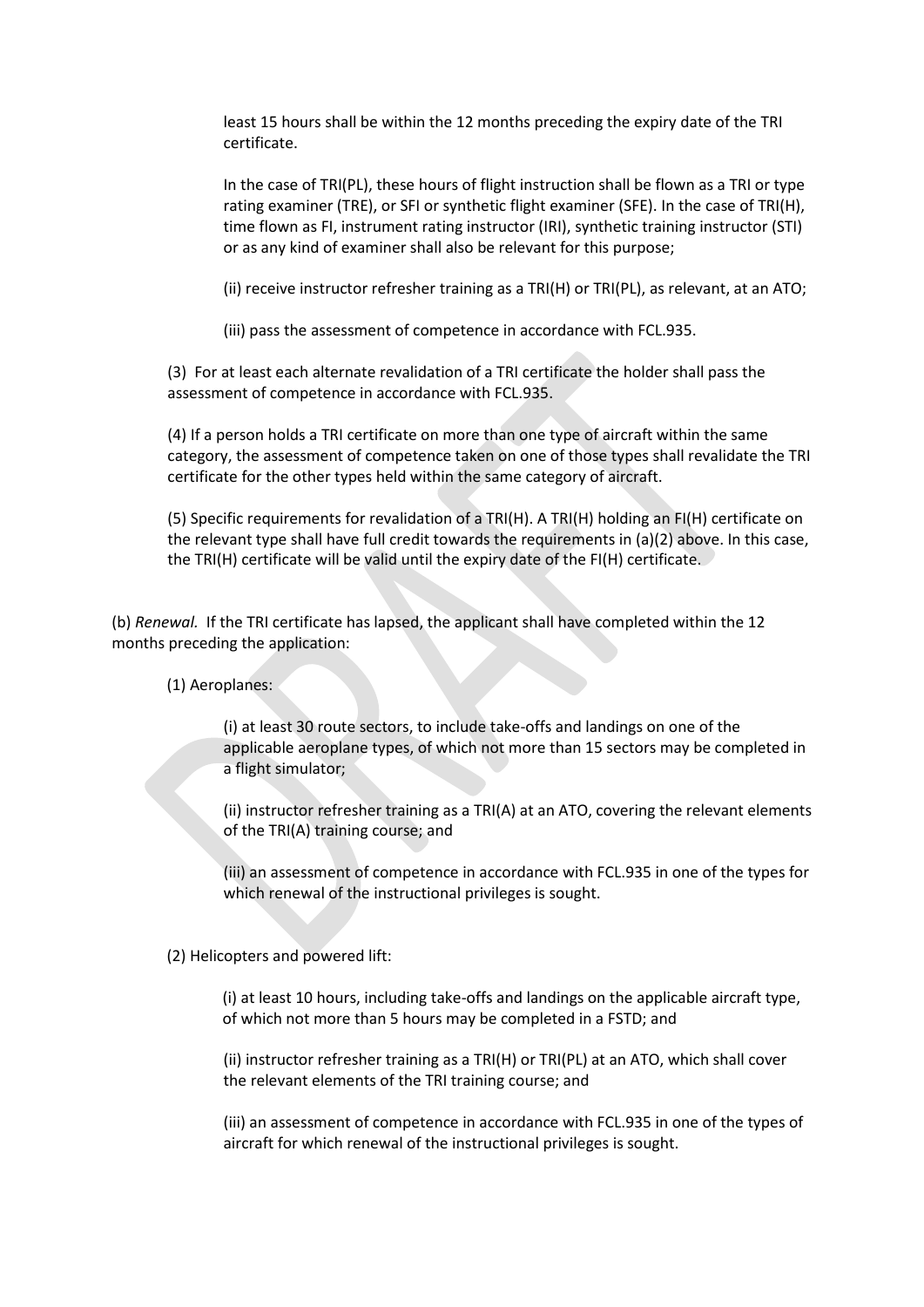(c) For the assessment of competence for revalidation or renewal, the instructional session or exercise may be completed during initial, conversion, recurrent or refresher training with an operator certified under Part Ops. An actual or a simulated crew may be used for the instructional session or exercise.

#### *SECTION 4*

## *Specific requirements for the class rating instructor — CRI*

### **FCL.905.CRI CRI — Privileges and conditions**

(a) The privileges of a CRI are to instruct for:

(1) the issue, revalidation or renewal of a class or type rating for single-pilot aeroplanes, except for single-pilot high performance complex aeroplanes, when the privileges sought by the applicant are to fly in single-pilot operations;

(2) a towing rating for the aeroplane category, provided the CRI holds the relevant rating and has demonstrated the ability to instruct for that rating to an FI qualified in accordance with FCL.905.FI(j).

(3) an aerobatic rating, provided that the CRI complies with FCL.930.FI point (g).

### **FCL.910.CRI CRI – Restricted privileges**

(a) The privileges of a CRI are restricted to the class or type of aeroplane in which the instructor assessment of competence was taken. The privileges of the CRI shall be extended to further classes or types when the CRI has completed, within the last 12 months:

(1) 15 hours flight time as PIC on aeroplanes of the applicable class or type of aeroplane;

(2) one training flight from the right hand seat under the supervision of another CRI or FI qualified for that class or type occupying the other pilot's seat.

### **FCL.915.CRI CRI — Prerequisites**

(a)An applicant for a CRI certificate shall have completed at least:

- (1) for multi-engine aeroplanes:
	- (i) 500 hours flight time as a pilot on aeroplanes;
	- (ii) 30 hours as PIC on the applicable class or type of aeroplane;
- (2) for single-engine aeroplanes:
	- (i) 300 hours flight time as a pilot on aeroplanes;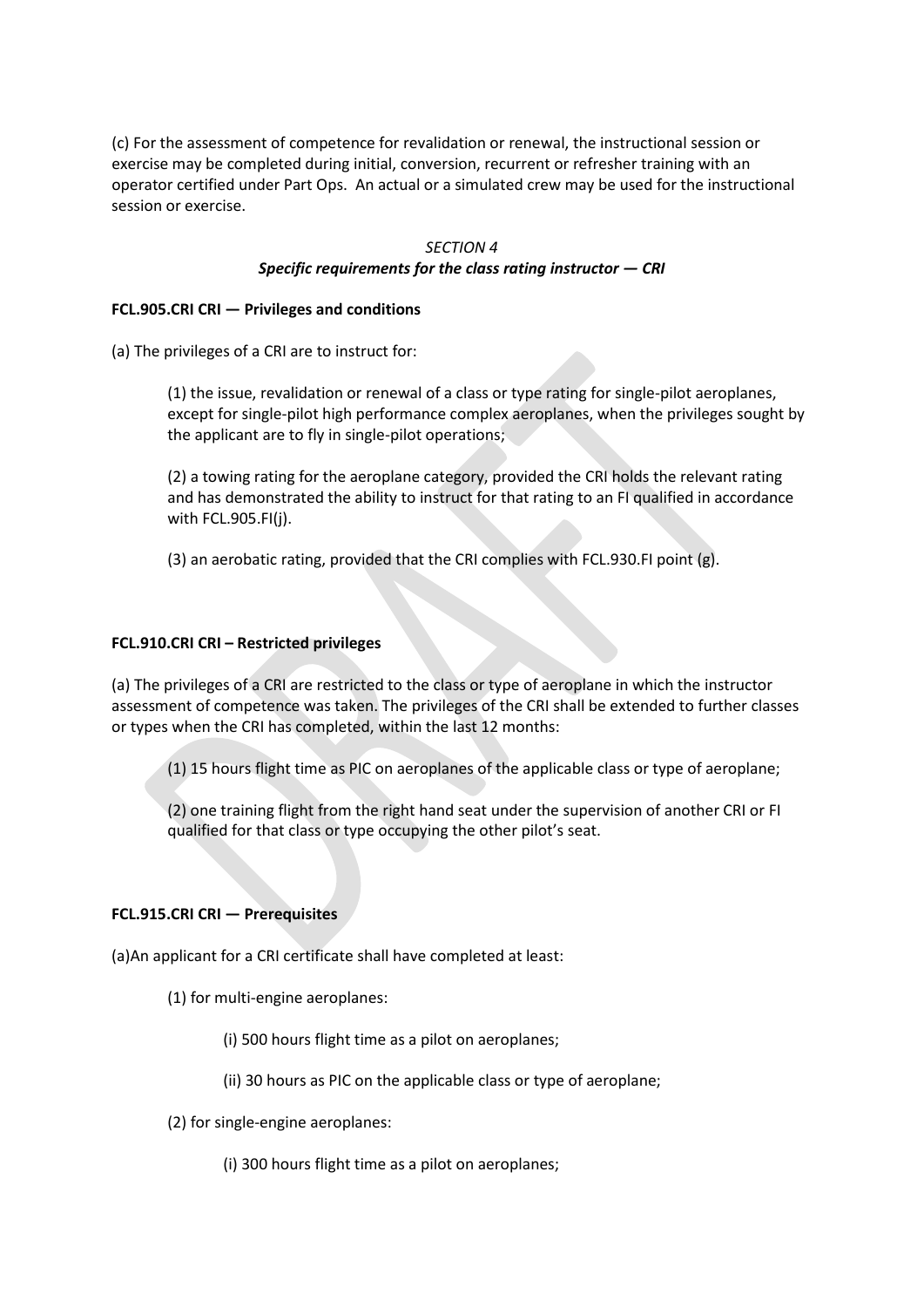(ii) 30 hours as PIC on the applicable class or type of aeroplane.

(b) Applicants for a CRI certificate for multi-engine aeroplanes holding a CRI certificate for singleengine aeroplanes shall have fulfilled the prerequisites for a CRI established in (a)(1) and the requirements of FCL.930.CRI(a)(3) and FCL.935.

## **FCL.930.CRI CRI — Training course**

(a) The training course for the CRI shall include, at least:

(1) 25 hours of teaching and learning instruction;

(2) 10 hours of technical training, including revision of technical knowledge, the preparation of lesson plans and the development of classroom/simulator instructional skills;

(3) 5 hours of flight instruction on multi-engine aeroplanes, or 3 hours of flight instruction on single-engine aeroplanes, given by an FI(A) qualified in accordance with FCL.905.FI(i).

**FCL.940.CRI CRI — Revalidation and renewal (please note that the requirement in accordance with Annex III to 216/2008 for regular refresher training is not covered)**

(a) *Revalidation.* For revalidation of a CRI certificate the applicant shall, within the 12 months preceding the expiry date of the CRI certificate, complete:

(1) at least 10 hours of flight instruction in the role of a CRI. If the applicant has CRI privileges on both single-engine and multi-engine aeroplanes, the 10 hours of flight instruction shall be equally divided between single-engine and multi-engine aeroplanes. Time flown as FE, CRE or IRE shall be relevant for this purpose; or

(2) refresher training as a CRI at an ATO; or

(3) the assessment of competence in accordance with FCL.935 for multi-engine or singleengine aeroplanes, as relevant.

(b) For each alternate revalidation of a CRI certificate, the holder shall comply with the requirement of (a)(3).

(c) *Renewal*. If the CRI certificate has lapsed, the applicant shall, within a period of 12 months before renewal:

(1) receive refresher training as a CRI at an ATO;

(2) pass the assessment of competence in accordance with FCL.935 for multi-engine or single-engine aeroplanes, as relevant. The assessment for ME will renew for SE if both privileges are held.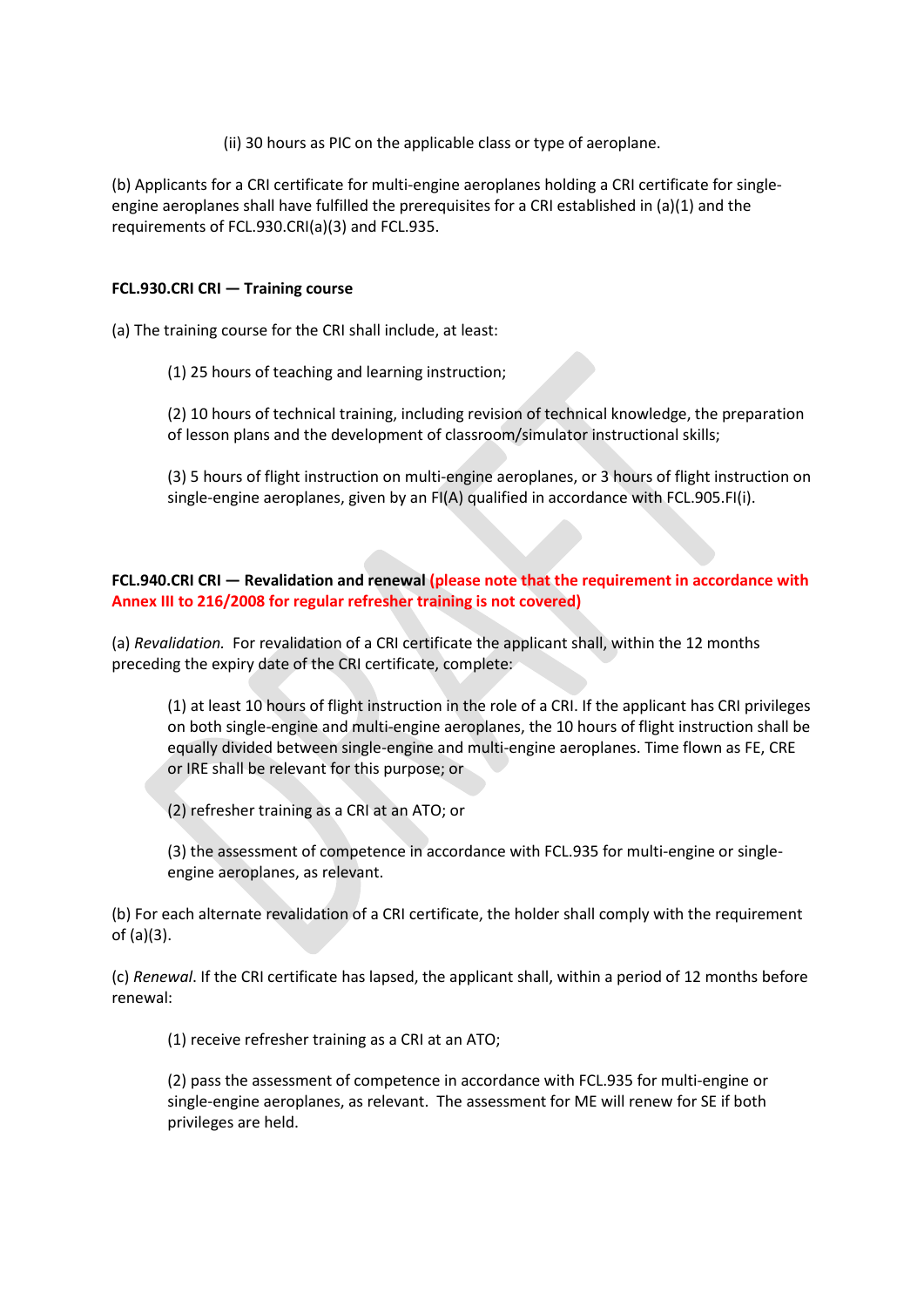## *SECTION 5*

# *Specific requirements for the instrument rating instructor — IRI*

## **FCL.905.IRI IRI — Privileges and conditions**

(a) The privileges of an IRI are to instruct for the issue and renewal of an EIR or an IR on the appropriate aircraft category.

# **FCL.915.IRI IRI — Prerequisites**

An applicant for an IRI certificate shall hold an IR in the appropriate aircraft category and:

(a) for an IRI(A):

(1) have completed at least 800 hours of flight time under IFR, of which at least 400 hours shall be in aeroplanes; and

(2) for multi-engine aeroplanes, meet the requirements of paragraph FCL.905.FI(h)(3)(i);

(b) for an IRI(H):

(1) have completed at least 500 hours of flight time under IFR, of which at least 250 hours shall be instrument flight time in helicopters; and

(2) for multi-engine helicopters, meet the requirements of FCL.905.FI(h)(3)(ii);

(c) for an IRI(As), have completed at least 300 hours of flight time under IFR, of which at least 100 hours shall be instrument flight time in airships.

(d) Specific requirements for the MPL course. To instruct for the basic phase of training on an MPL course, the IRI(A) shall:

(1) hold an IR for multi-engine aeroplanes; and

(2) have completed at least 1 500 hours of flight time in multi-crew operations.

(3) If already qualified to instruct on ATPL(A) or CPL(A)/IR integrated courses, the requirement of (d)(2) may be replaced by the completion of the course provided for in paragraph FCL.905.FI(k)(3).

### **FCL.930.IRI IRI — Training course**

(a) The training course for the IRI shall include, at least:

(1) 25 hours of teaching and learning instruction;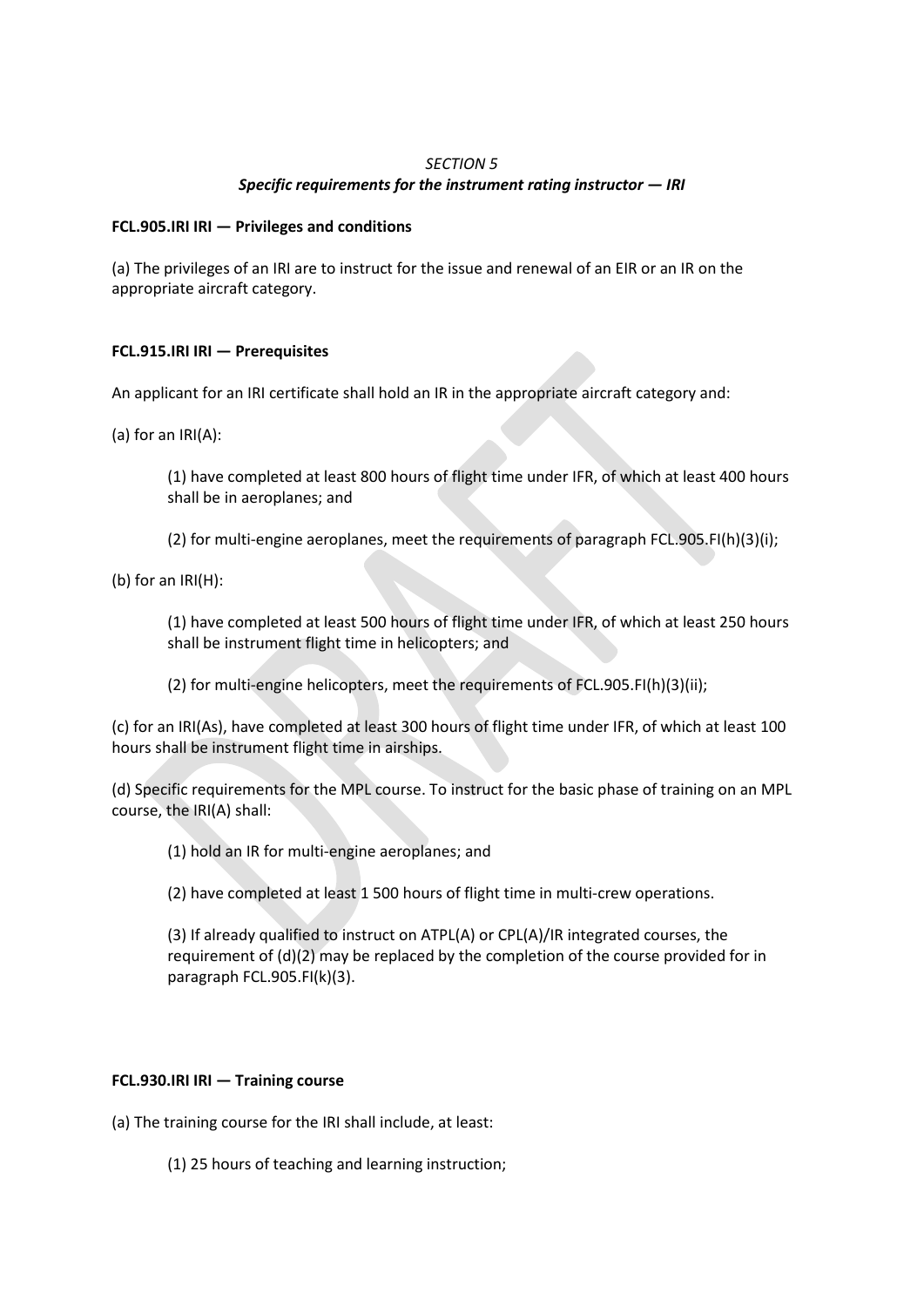(2) 10 hours of technical training, including revision of instrument theoretical knowledge, the preparation of lesson plans and the development of classroom instructional skills;

(3) (i) for the IRI(A), at least 10 hours of flight instruction on an aeroplane, FFS, FTD 2/3 or FPNT II. In the case of applicants holding an FI(A) certificate, these hours are reduced to 5;

(ii) for the IRI(H), at least 10 hours of flight instruction on a helicopter, FFS, FTD 2/3 or FNPT II/III;

(iii) for the IRI(As), at least 10 hours of flight instruction on an airship, FFS, FTD 2/3 or FNPT II.

(b) Flight instruction shall be given by an FI qualified in accordance with FCL.905.FI(j).

### **FCL.940.IRI IRI — Revalidation and renewal**

For revalidation and renewal of an IRI certificate, the holder shall meet the requirements for revalidation and renewal of an FI certificate, in accordance with FCL.940.FI.

### *SECTION 6*

# *Specific requirements for the synthetic flight instructor — SFI*

### **FCL.905.SFI SFI — Privileges and conditions**

The privileges of an SFI are to carry out synthetic flight instruction, within the relevant aircraft category, for:

(a) for single-pilot aeroplanes, SFI(SPA):

(1) the issue and renewal of type ratings for single-pilot high performance complex aeroplanes, when the applicant seeks privileges to operate in single-pilot operations.

(2) the issue and renewal of type ratings for single-pilot aeroplanes when the applicant seeks privileges to operate in multi-pilot operations, provided that the SFI:

(i) holds an MCCI certificate; or

(ii) holds or has held a TRI or SFI certificate for multi-pilot aeroplanes; and

(3) provided that the privileges of the SFI(SPA) have been extended to multi-pilot operations in accordance with (2):

(i) MCC;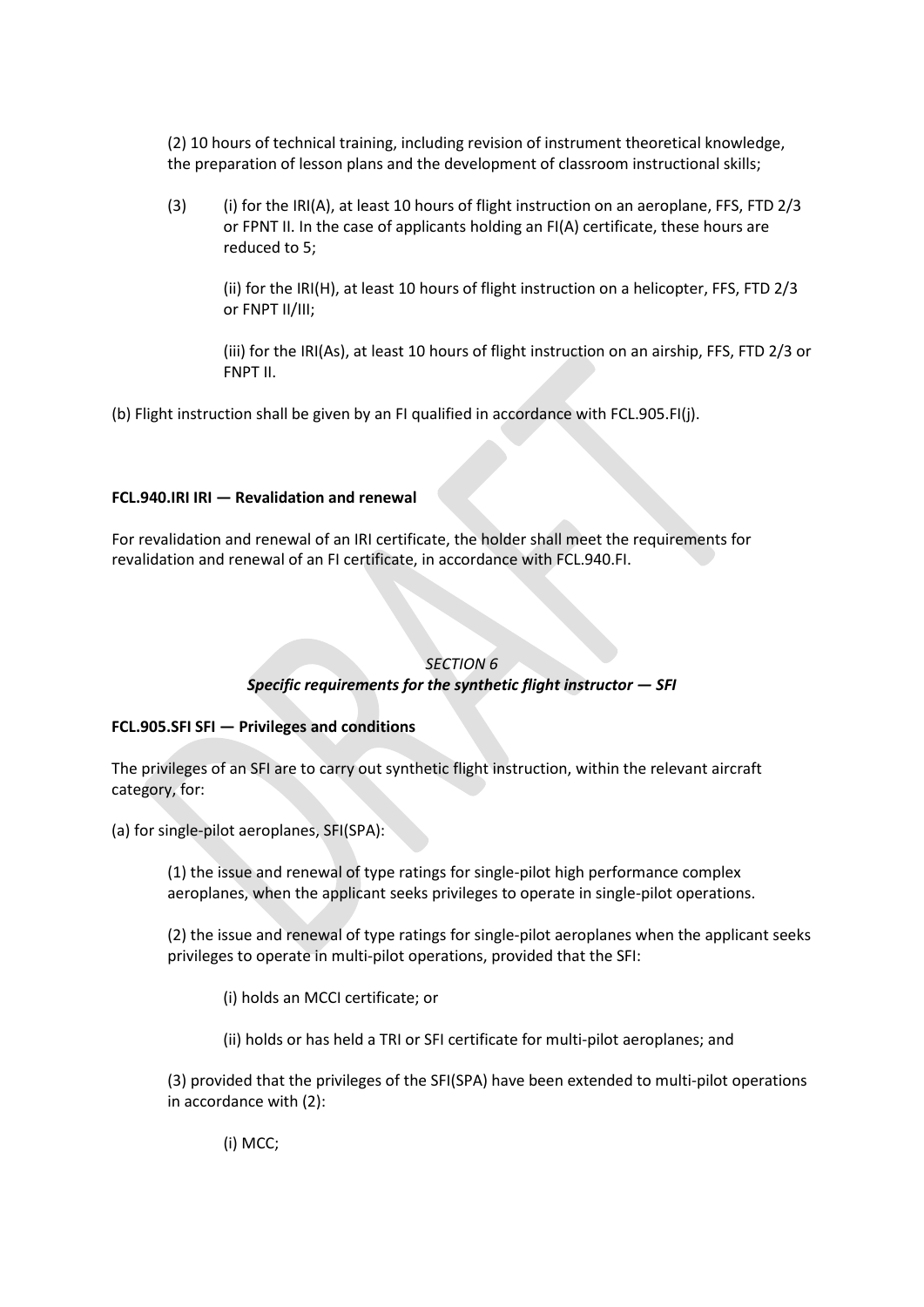(ii) the MPL course on the basic phase;

(4) the renewal of an EIR or SP IR, provided that the SFI holds or has held the relevant SP class or type rating, an SP IR and complies with the cross crediting requirements of Appendix 8 to this rule, or has completed an IRI training course.

(b) for multi-pilot aeroplanes, SFI(MPA):

(1) the issue and renewal of type ratings including multi-pilot IR for:

(i) multi-pilot aeroplanes;

(ii) single-pilot high performance complex aeroplanes when the applicant seeks privileges to operate in multi-pilot operations;

(2) MCC;

(3) the MPL course on the basic, intermediate and advanced phases, provided that, for the basic phase, the SFI holds or has held an FI(A) or an IRI(A) certificate;

(c) for helicopters SFI(H):

(1) the issue and renewal of helicopter type ratings;

(2) MCC, when the SFI has privileges to instruct for multi-pilot helicopters.

(3) the extension of the single-engine IR(H) to multi-engine IR(H);

(4) the issue and renewal of an IR, provided the SFI holds or has held an IR(H).

(d) for powered-lift aircraft SFI(PL):

(1) the issue and renewal of powered-lift type ratings;

(2) MCC.

(e) the issue, revalidation and renewal of a SFI or a TRI certificate provided that the SFI:

(1) holds the certificate for the appropriate type; and

(2) has three years or 50 hours of instructional experience as a SFI. Instructional experience gained while providing flight simulation training required under Part Ops for the same category of aircraft will count in full towards this requirement; and,

(3) has conducted relevant parts of the flight instruction syllabus of a TRI(Sim only) or SFI training course under the supervision and to the satisfaction of a suitably qualified TRI or SFI nominated for that purpose by the HT of an ATO.

### **FCL.910.SFI SFI — Restricted privileges**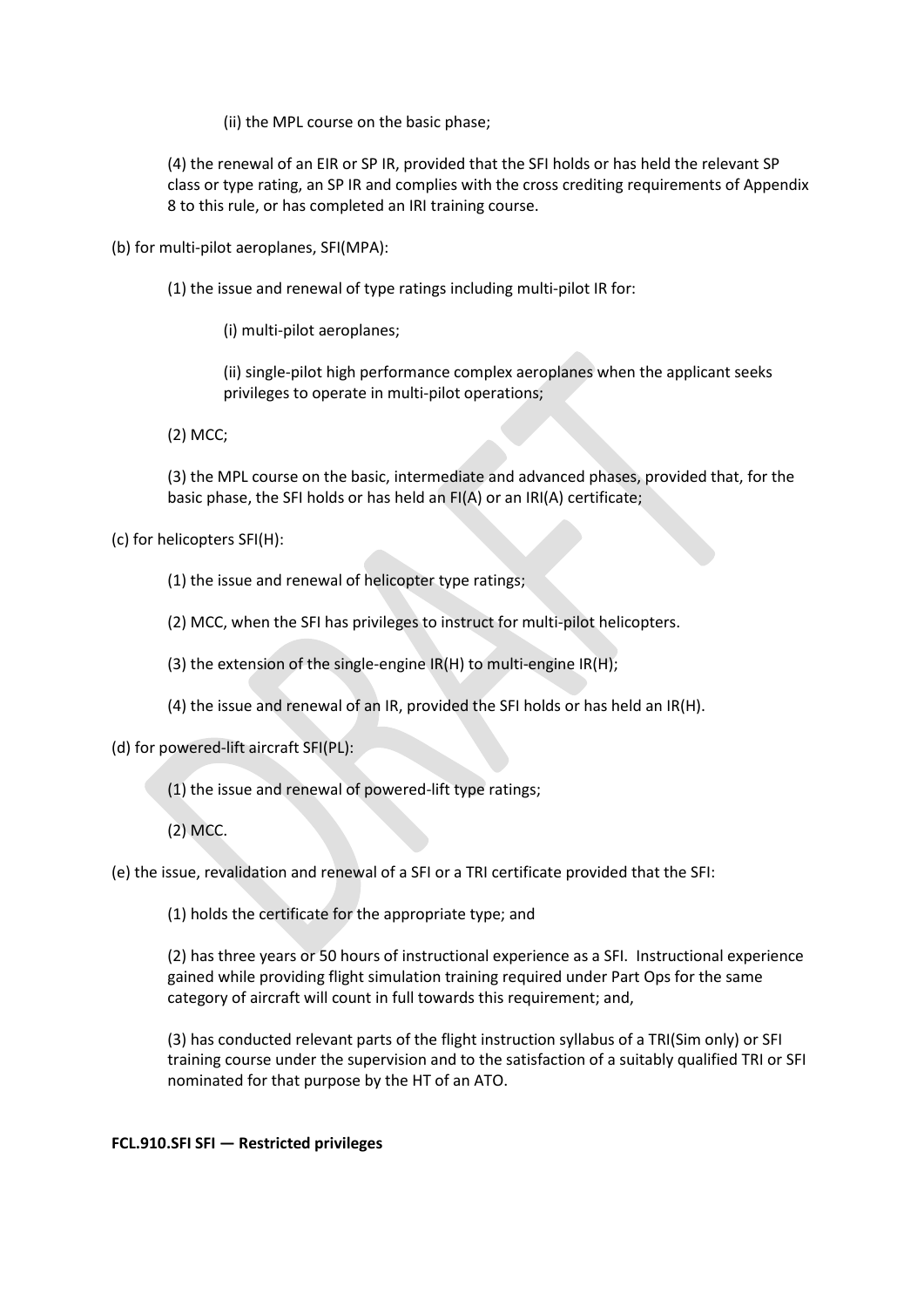(a) The privileges of the SFI shall be restricted to the FSTD of the aircraft type in which the SFI training course and assessment of competence were taken.

(b) The privileges shall be extended to other FSTDs representing further types of the same category of aircraft in accordance with the operational suitability data established in Part-21, where applicable, when the SFI has:

(1) satisfactorily completed the simulator content of the relevant type rating course as a pilot, and passed the skill test in accordance with Appendix 9 to this Part; and

(2) for aeroplanes and powered lift, SFI(A) and SFI(PL), completed within the 12 months preceding the application:

(i) Line operations training as determined by the HT of an ATO or the post holder training of an AOC holder; and

(ii) relevant sections of the technical training and flight instruction parts of the applicable SFI course;

(3) for helicopters  $-$  SFI(H):

(i) completed the relevant sections of the technical training and flight instruction parts of the TRI course on the applicable type of helicopter or an FSTD representing that type;

(ii) conducted at least 2 hours of flight instruction on the FSTD representing the applicable type, under the supervision of an appropriately qualified TRI(H) or SFI(H);

(iii) Before the privileges of a SFI(H) are extended from single-pilot to multi-pilot privileges on the same type of helicopter, the holder shall have at least 100 hours in multi-pilot operations on this type.

(4) passed the relevant sections of the assessment of competence in accordance with FCL.935 in order to demonstrate to an SFE or a TRE qualified in accordance with Subpart K his/her ability to instruct a pilot to the level required for the issue of a type rating, including pre-flight, post-flight and theoretical knowledge instruction.

#### **FCL.915.SFI SFI — Prerequisites**

(Under Part FCL a pilot holds a licence for life. Therefore, there is a strong argument that even though the pilot may no longer exercise the privileges of their licence, for reasons of age or medical fitness, they still "hold" that licence and that the phraseology here of "hold or have held a (licence)" is redundant and that the SFI will still hold that licence, even if it was issued under JAR.)

#### An applicant for an SFI certificate shall:

(a) hold or have held a CPL, MPL or ATPL in the appropriate aircraft category;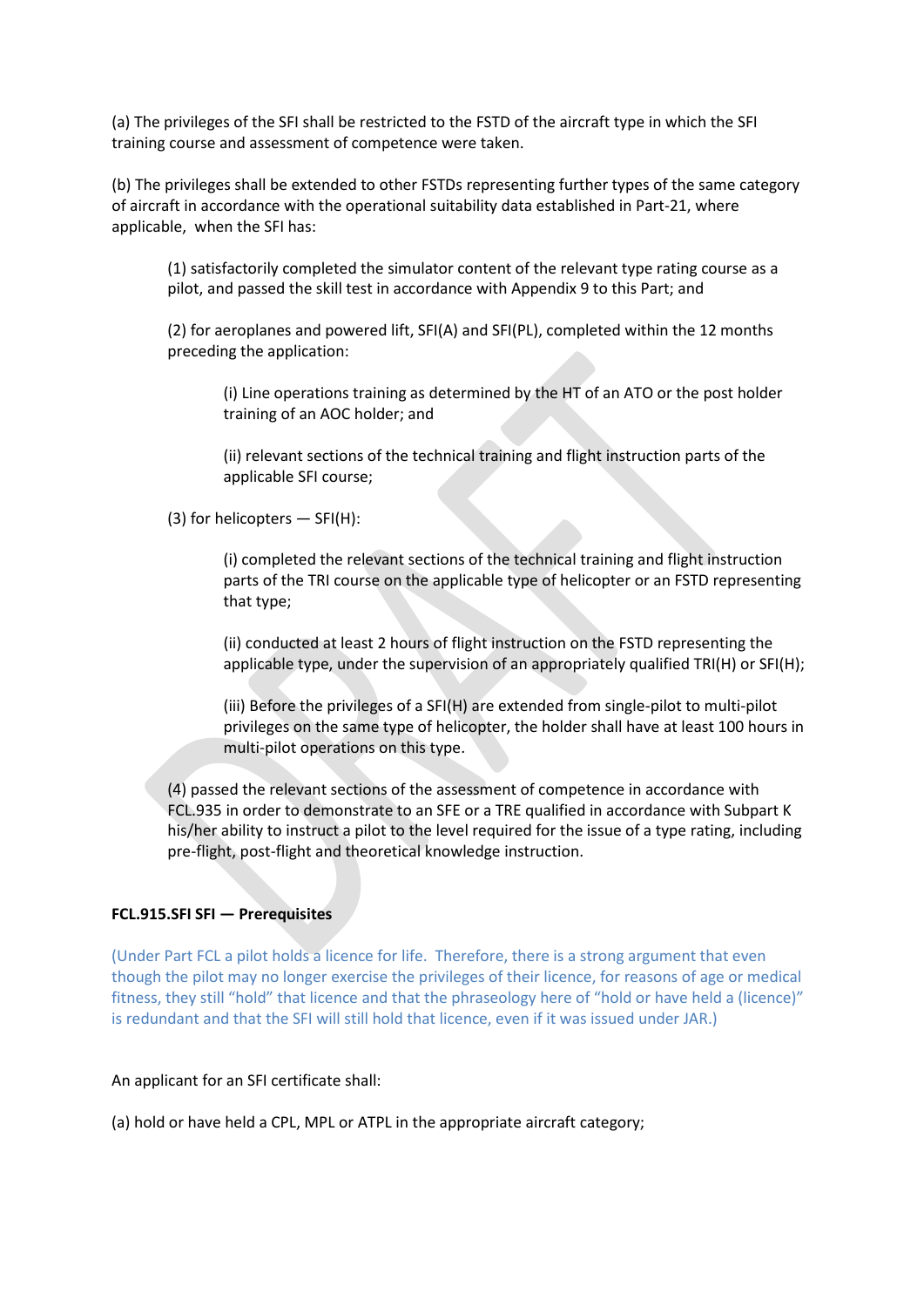(b) have satisfactorily completed the simulator content of the relevant type rating course as a pilot, and passed the skill test in accordance with Appendix 9 of this Part, within the 12 months preceding the application; and

(c) additionally, for an SFI(MPA) for multi-pilot aeroplanes or SFI(PL), have:

(1) at least 1 500 hours flight time as a pilot on multi-pilot aeroplanes or powered-lift aircraft, as applicable;

(2) completed within the 12 months preceding the application, the requirements of FCL.910.SFI (b)(2)(i):

(d) additionally, for an SFI(SPA) for single-pilot high performance complex aeroplanes:

(1) have completed at least 500 hours of flight time as a pilot on aeroplanes of which at least 30 hours shall be as PIC on the applicable type;

(2) hold or have held a multi-engine IR(A) rating; and

(3) have met the requirements in  $(c)(2)$ ;

(e) additionally, for an SFI(H), have:

(1) completed, as a pilot or as an observer, at least 1 hour of flight time on the flight deck of the applicable type, within the 12 months preceding the application; and

(2) for multi-pilot helicopters, at least 1 000 hours of flying experience as a pilot on helicopters, including at least 350 hours as a pilot on multi-pilot helicopters;

(3) for single-pilot multi-engine helicopters, completed 500 hours as pilot of helicopters, including 100 hours as PIC on single-pilot multi-engine helicopters;

(4) for single-pilot single-engine helicopters, completed 250 hours as a pilot on helicopters.

### **FCL.930.SFI SFI — Training course**

(a) The training course for the SFI shall include the content of the TRI training course as applicable to delivering instruction in a FSTD.

(b) Crediting: An applicant for an SFI certificate who holds a TRI certificate for the relevant type shall be fully credited towards the requirements of this paragraph.

### **FCL.940.SFI SFI — Revalidation and renewal (please note that the requirement in accordance with Annex III to 216/2008 for regular refresher training is not covered)**

(a)*Revalidation*. For revalidation of a SFI certificate, the applicant shall, within the 12 months preceding the expiry date of the certificate: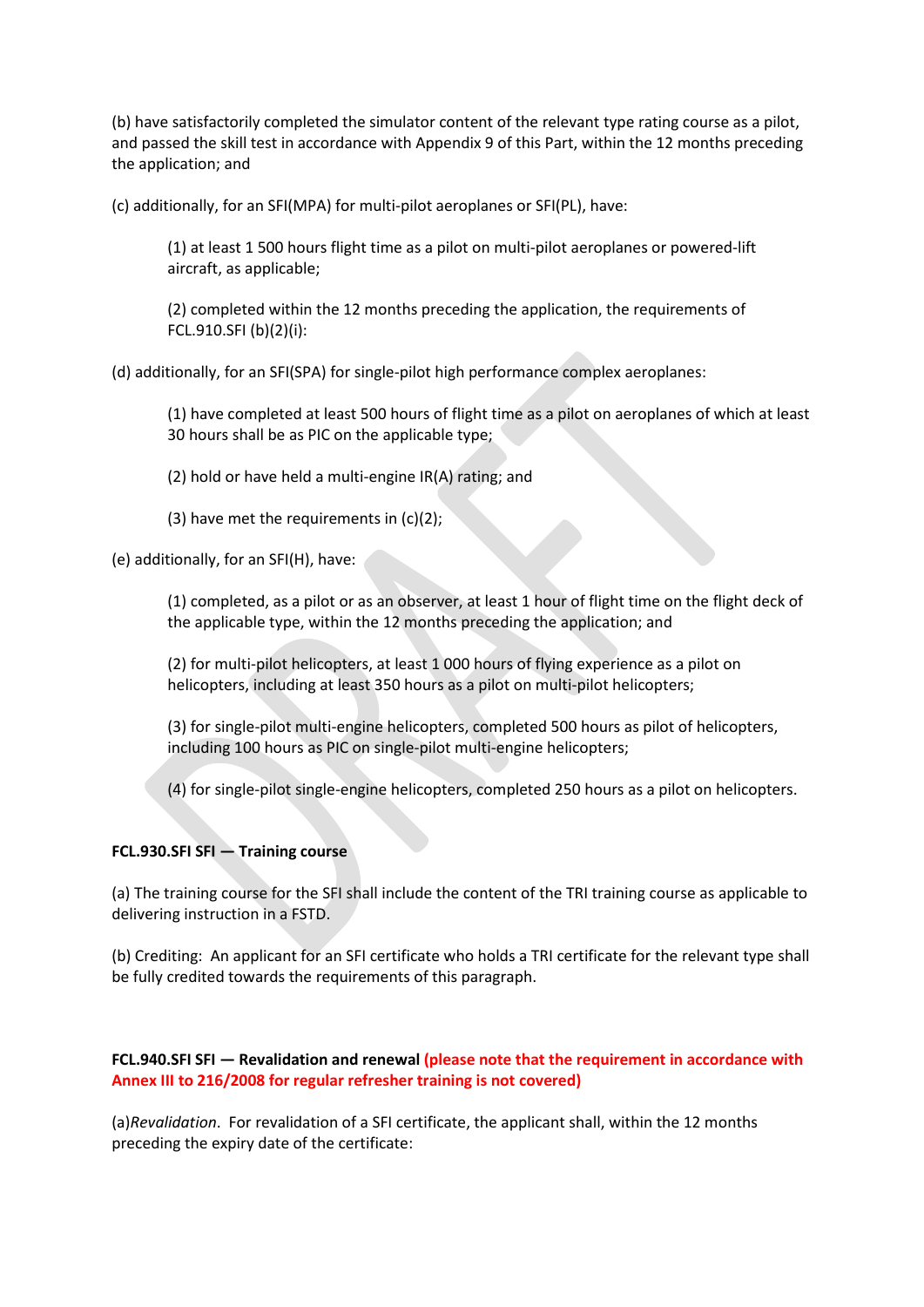- (1) as a pilot, have passed the proficiency checks for the issue of the specific aircraft type ratings representing the types for which instructional privileges are held, in accordance with Appendix 9 of this Part; and
- (2) have completed the requirements of FCL.910.SFI (b)(2)(i); and
- (3) additionally, for aeroplanes, SFI(A) the applicant shall, within the 12 months preceding the expiry date of the certificate, fulfil 2 of the following 3 requirements:

(i) conduct on a type rating or recurrent training course one simulator session of at least 3 hours;

(ii) receive instructor refresher training as a SFI(A) at an ATO or, where no ATO exists to provide such training, as approved by the Authority responsible for the issue of the certificate;

(iii) pass the assessment of competence in accordance with FCL.935.

(4) additionally, for helicopters and powered lift, SFI(H) or SFI(PL) certificate, the applicant shall, within the validity period of the SFI certificate, fulfil 2 of the following 3 requirements:

(i) complete 50 hours of flight instruction on each of the types of aircraft for which instructional privileges are held or in an FSTD representing those types, of which at least 15 hours shall be within the 12 months preceding the expiry date of the SFI certificate.

For SFI(PL), these hours of flight instruction shall be flown as a TRI or type rating examiner (TRE), or SFI or synthetic flight examiner (SFE). For SFI(H), time flown as FI, instrument rating instructor (IRI), synthetic training instructor (STI) or as any kind of examiner shall also be relevant for this purpose;

(ii) receive instructor refresher training as a TRI(H) or TRI(PL), as relevant, at an ATO;

(iii) pass the assessment of competence in accordance with FCL.935.

A SFI(H) holding an FI(H) certificate on the relevant type shall have full credit towards this requirement. In this case, the SFI(H) certificate will be valid until the expiry date of the FI(H) certificate.

(b) For each alternate revalidation of an SFI certificate, the holder shall pass the relevant sections of the assessment of competence in accordance with FCL.935.

(c) If a person holds a SFI certificate on more than one type of aircraft within the same category, the assessment of competence taken on one of those types shall revalidate the SFI certificate for the other types held within the same category of aircraft.

(d) *Renewal*. If the SFI certificate has lapsed, the applicant shall, within the 12 months preceding the application:

(1) fulfil the requirements specified in (a)(1), (2), (3) and (4) as applicable; and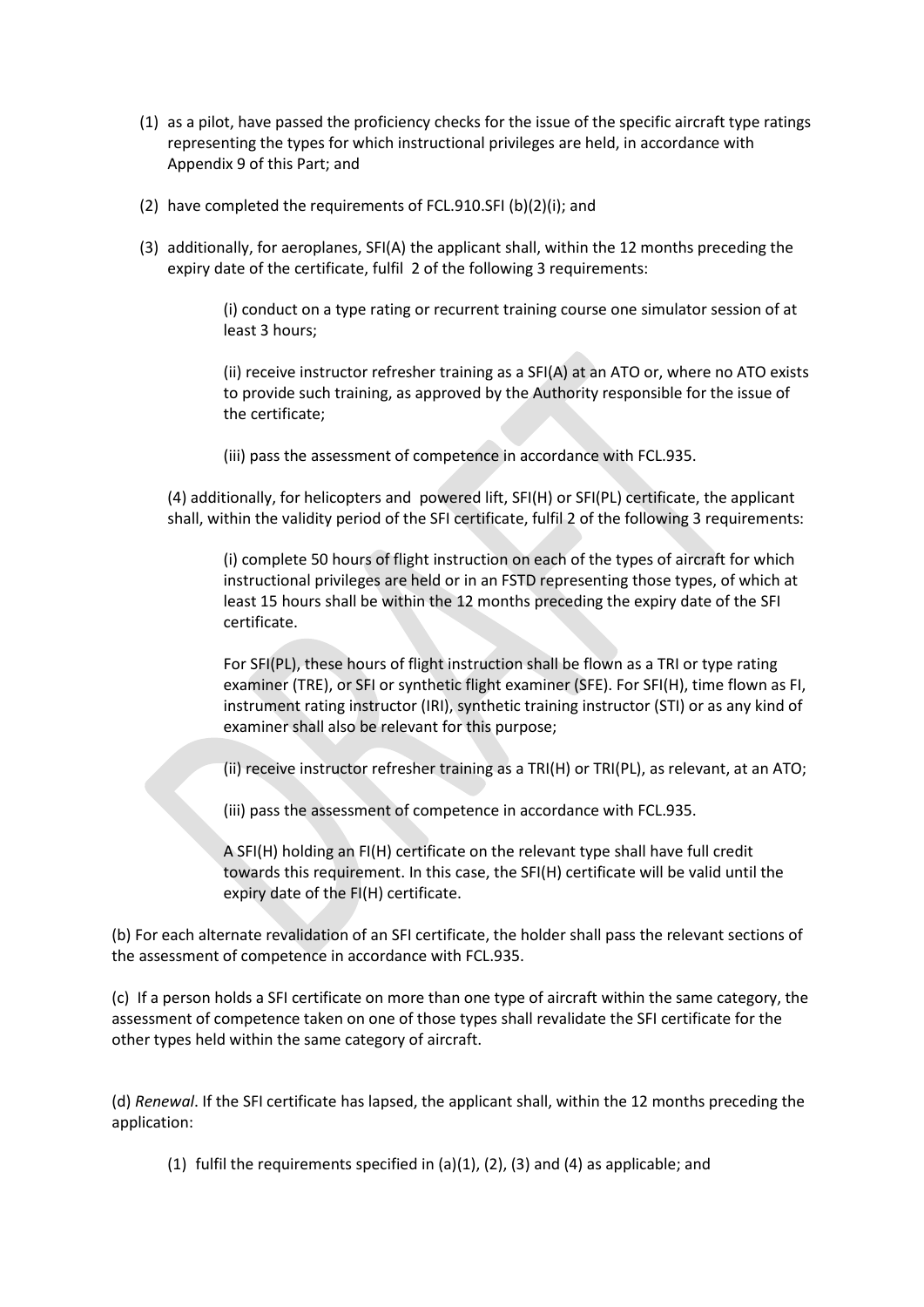(2) pass relevant sections of the assessment of competence in accordance with FCL.935.

(e) For the assessment of competence for revalidation or renewal of SFI(MPA), the instructional session or exercise may be completed during initial, conversion, recurrent or refresher training with an operator certified under Part Ops. For this assessment of competence, an actual or a simulated crew may be used for the instructional session or exercise.

# *SECTION 7 Specific requirements for the multi-crew cooperation instructor — MCCI*

# **FCL.905.MCCI MCCI — Privileges and conditions**

(a) The privileges of an MCCI are to carry out instruction during:

(1) the practical training part of MCC courses when not combined with type rating training; and

(2) for MCCI(A), during the basic phase of the MPL integrated training course, provided he/she holds or has held an FI(A) or an IRI(A) certificate.

### **FCL.910.MCCI MCCI — Restricted privileges**

The privileges of the holder of an MCCI certificate shall be restricted to the FSTD in which the MCCI training course was taken.

The privileges may be extended to other FSTDs representing further types of aircraft when the holder has completed the technical and practical training of the MCCI course on that FSTD.

### **FCL.915.MCCI MCCI — Prerequisites**

An applicant for an MCCI certificate shall:

(a) hold or have held a CPL, MPL or ATPL for the appropriate aircraft category;

(b) have at least:

(1) for aeroplanes, airships and powered-lift aircraft, 1 500 hours of flying experience as a pilot in multi-pilot operations;

(2) for helicopters, 1 000 hours of flying experience as a pilot in multi-crew operations, of which at least 350 hours shall have been in multi-pilot helicopters.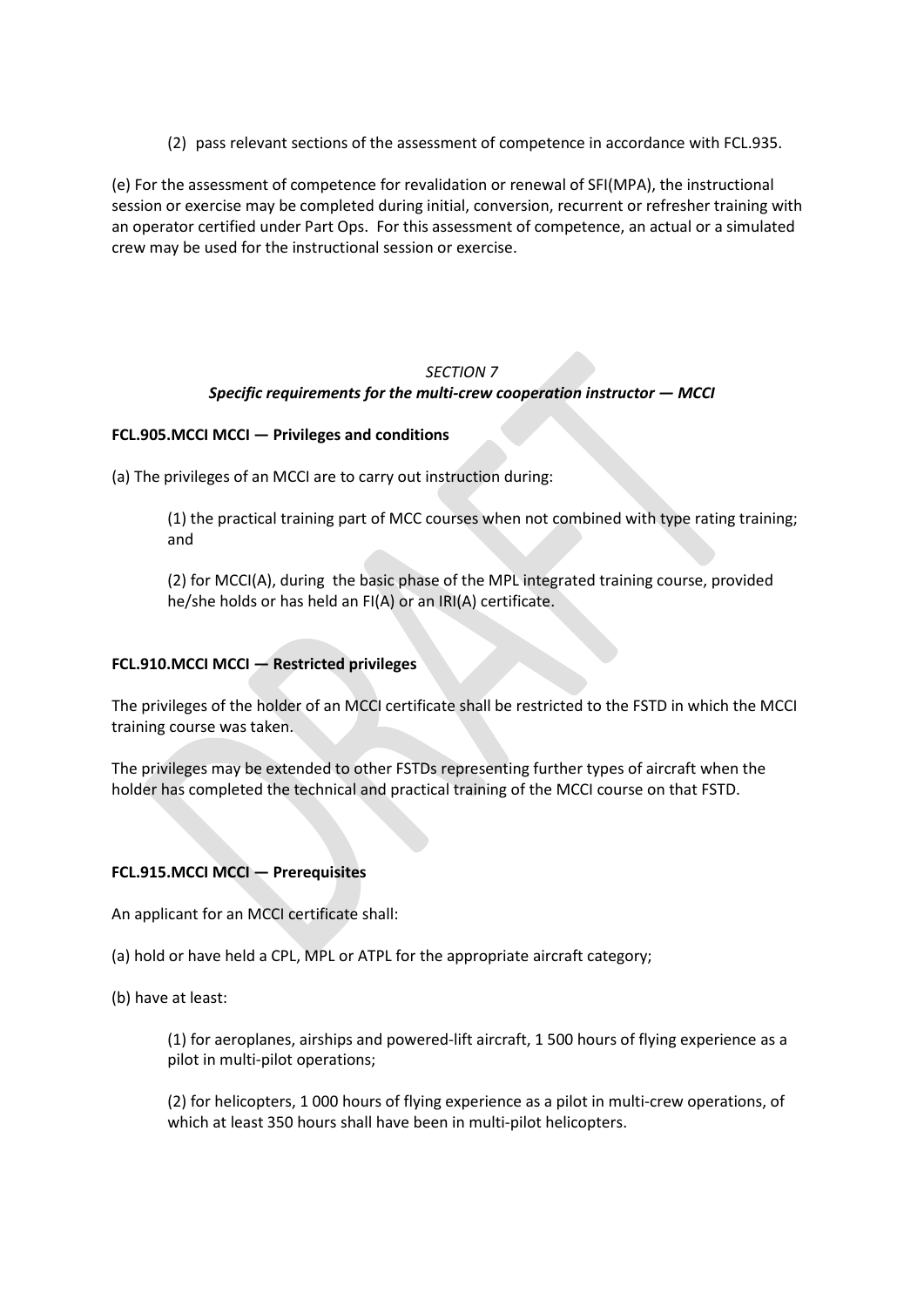#### **FCL.930.MCCI MCCI — Training course**

(a) The training course for the MCCI shall include, at least:

(1) 25 hours of teaching and learning instruction;

(2) technical training related to the type of FSTD in which the applicant wishes to instruct;

(3) 3 hours of practical instruction of an MCC course on the relevant FSTD, under the supervision of a TRI, SFI or MCCI nominated by the ATO for that purpose. This practical instruction under supervision shall include the verification of the applicant's competencies as described in FCL.920.

# **FCL.940.MCCI MCCI — Revalidation and renewal**

(a) *Revalidation.* For revalidation of an MCCI certificate the applicant shall have completed the requirements of FCL.930.MCCI(a)(3) at an ATO or AOC holder on the relevant FSTD, within the last 12 months of the validity period of the MCCI certificate.

(b) *Renewal*. If the MCCI certificate has lapsed, the applicant shall, within the 12 months preceding the application, complete the requirements of FCL.930.MCCI(a)(2) and (3), at an ATO or AOC holder on the relevant FSTD.

### *SECTION 8*

### *Specific requirements for the synthetic training instructor — STI*

### **FCL.905.STI STI — Privileges and conditions**

(a) The privileges of an STI are to carry out synthetic flight instruction in the appropriate aircraft category, class or type for:

(1) the issue of a licence;

(2) the issue or renewal of an EIR or IR and a class or type rating for single-pilot aircraft, except for single-pilot high performance complex aeroplanes;

(3) the core flying skills training of the MPL integrated training course, provided that the relevant requirements of FCL.925 are met.

### **FCL.910.STI STI — Restricted privileges**

(a) The privileges of an STI shall be restricted to the FSTD in which training for the STI training course was taken.

(b) The privileges may be extended to other FSTDs representing different categories, classes or types of aircraft when the holder has, within the 12 months preceding the application: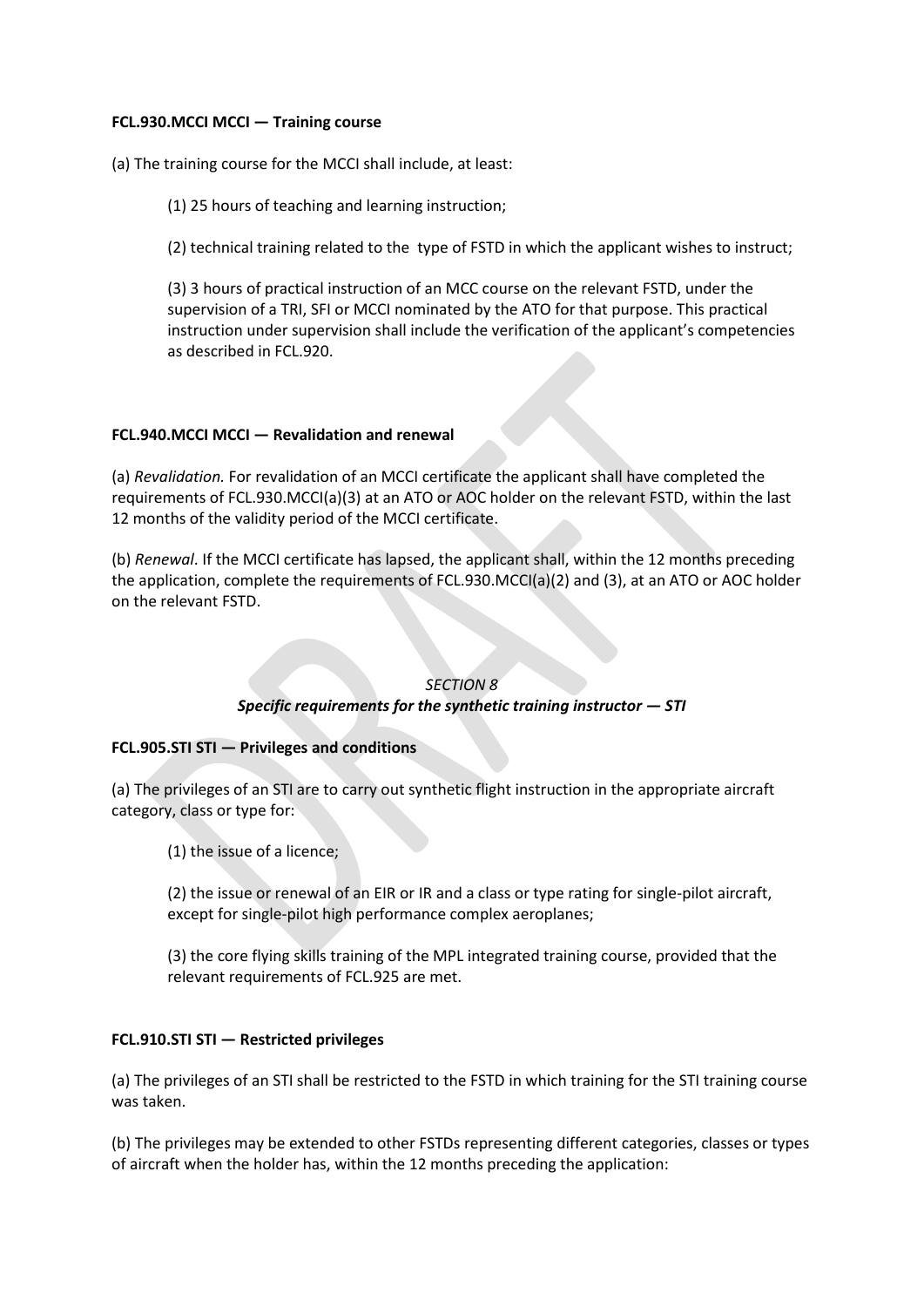(1) for instruction on an EIR or IR course, completed the instrument theoretical and flight instruction parts of an IRI course in accordance with FCL.930.IRI, and holds or has held a single pilot or multi-pilot instrument rating;

(2) completed as STI the synthetic flight content of the course on the FSTD, under the supervision of an FI qualified in accordance with FCL.905.FI (j), including the verification of the applicant's competencies as described in FCL.920;

(3) passed, as a pilot, in the FSTD in which flight instruction is to be conducted, the applicable sections of the proficiency check in accordance with Appendix 9 of this Part, for the specific aircraft category, class or type. For an STI(A) wishing to instruct on BITD only, the proficiency check shall include only the exercises appropriate for the skill test for the issue of a PPL(A).

(4) conducted, on a CPL, IR, PPL or class or type rating course, at least 3 hours of flight instruction under the supervision of an FI(A), CRI(A), IRI(A) or TRI(A) nominated by the ATO for this purpose. At least 1 hour of flight instruction shall be supervised by an FIE(A).

### **FCL.915.STI STI — Prerequisites**

An applicant for an STI certificate shall:

(a) hold, or have held within the 3 years prior to the application, a pilot licence and instructional privileges;

(b) within a period of 12 months preceding the application:

(i) as a pilot, have passed the applicable sections of the proficiency check in accordance with Appendix 9 to this Part, for the specific aircraft category, class or type in the applicable FSTD.

An applicant for an STI(A) wishing to instruct on BITDs only, shall complete only the exercises appropriate for a skill test for the issue of a PPL(A);

(ii) additionally, for an STI(H), (As) or (PL) have completed at least 1 hour of flight time as an observer on the flight deck of the applicable type of helicopter, airship or power lifter.

### **FCL.930.STI STI — Training course**

(a) The training course for the STI shall comprise at least 3 hours of synthetic flight instruction related to the FSTD on which the STI wishes to instruct, under the supervision of an FI qualified in accordance with FCL.905.FI (j). This supervision shall include the verification of the applicant's competencies as described in FCL.920.

Applicants for an STI(A) wishing to instruct on a BITD only, shall complete the flight instruction on a BITD.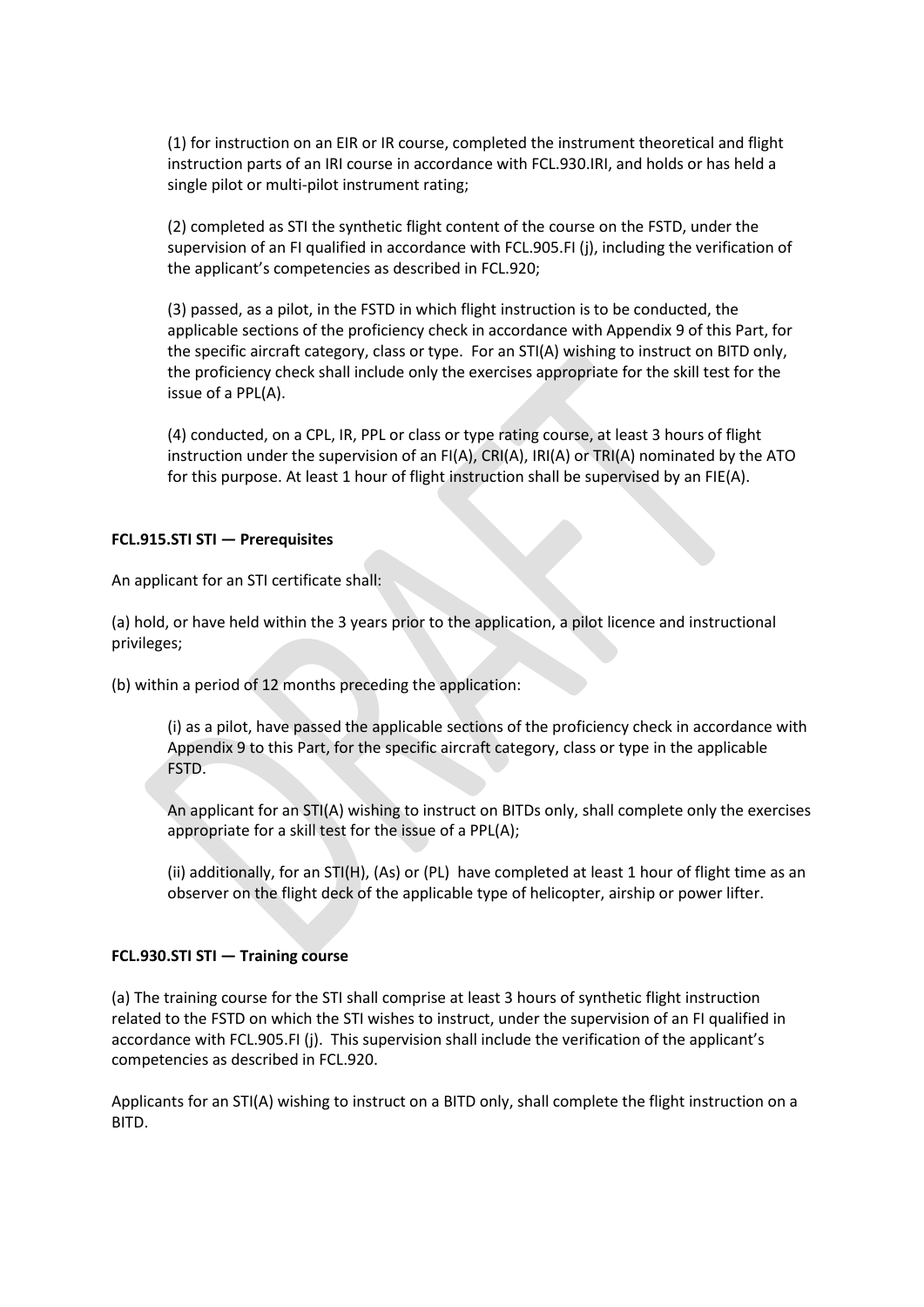(b) For applicants for an STI(H), the course shall also include the relevant parts of the applicable TRI(H) course.

## **FCL.940.STI STI - Revalidation and renewal (please note that the requirement in accordance with Annex III to 216/2008 for regular refresher training is not covered)**

(a) *Revalidation*. For revalidation of an STI certificate the applicant shall have, within the last 12 months of the validity period:

(1) conducted at least 3 hours of synthetic flight instruction in the relevant FSTD, as part of a complete CPL, IR, PPL or class or type rating course; and,

(2) as a pilot, passed in the FSTD on which flight instruction is routinely conducted, the applicable sections of the proficiency check in accordance with Appendix 9 to this Part for the appropriate category, class or type of aircraft.

For an STI(A) instructing on BITDs only, the proficiency check shall include only the exercises appropriate for a skill test for the issue of a PPL(A).

(b) For each alternate revalidation of an STI certificate, the holder shall conduct relevant sections of the applicable course under the supervision of an FI qualified in accordance with FCL.905.FI (j). This supervision shall include verification of the applicant's competencies as described in FCL.920.

(c) *Renewal*. If the STI certificate has lapsed, the applicant shall within the 12 months preceding the application:

(1) complete the requirements of (a) (2);

(2) conduct relevant sections of the applicable course under the supervision of an FI qualified in accordance with FCL.905.FI (j). This supervision shall include verification of the applicant's competencies as described in FCL.920.

### *SECTION 9 Mountain rating instructor — MI*

### **FCL.905.MI MI — Privileges and conditions**

The privileges of an MI are to carry out flight instruction for the issue of a mountain rating.

#### **FCL.915.MI MI — Prerequisites**

An applicant for an MI certificate shall:

(a) hold a, FI, CRI, or TRI certificate, with privileges for single-pilot aeroplanes;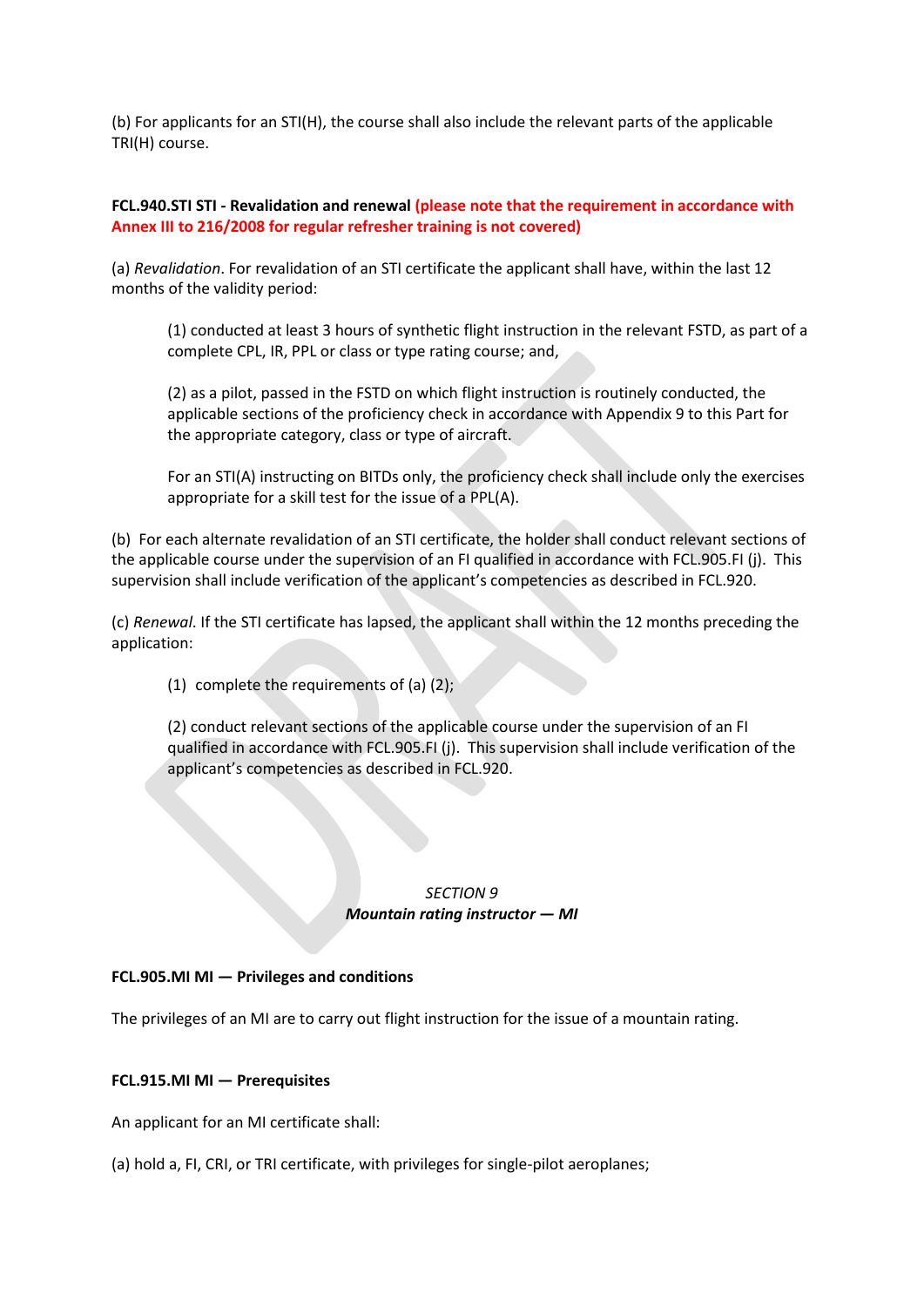(b) hold a mountain rating;

(c) Within the six months before attending the course, applicants shall have passed a pre-entry flight test with an MI holding an FE certificate and qualified in accordance with FCL.905.FI (j) to assess their experience and ability to undertake the training course.

## **FCL.930.MI MI — Training course**

(a) The training course for the MI shall be conducted under the supervision of a FI qualified in accordance with FCL.905.FI (j) and shall include the continuous verification of the applicant's competencies as described in FCL.920.

# **FCL.940.MI Validity of the MI certificate**

The MI certificate is valid as long as the holder's FI, CRI or TRI certificate is valid.

# *SECTION 10 Specific requirements for the flight test instructor — FTI*

### **FCL.905.FTI FTI — Privileges and conditions**

(a) The privileges of a flight test instructor (FTI) are to instruct, within the appropriate aircraft category, for:

(1) the issue of category 1 or 2 flight test ratings, provided he/she holds the relevant category of flight test rating;

(2) the issue of an FTI certificate, within the relevant category of flight test rating, provided that the instructor has at least 2 years of experience instructing for the issue of flight test ratings.

(b) The privileges of an FTI holding a category 1 flight test rating include the provision of flight instruction also in relation to category 2 flight test ratings.

### **FCL.915.FTI FTI — Prerequisites**

An applicant for an FTI certificate shall:

- (a) hold a flight test rating issued in accordance with FCL.820;
- (b) have completed at least 200 hours of category 1 or 2 flight tests.